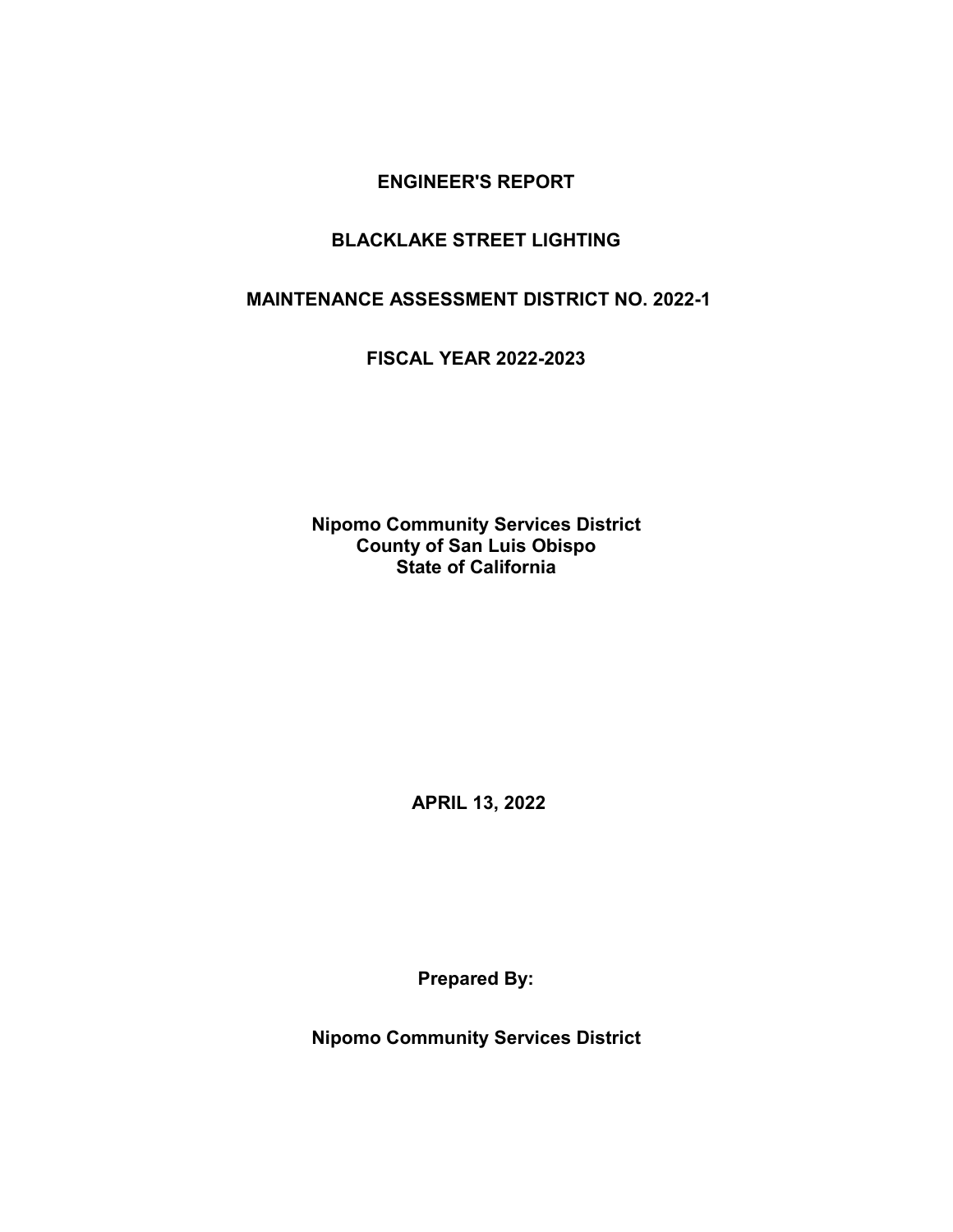### **BLACKLAKE STREET LIGHTING**

#### **MAINTENANCE ASSESSMENT DISTRICT NO. 2022-1**

### **FISCAL YEAR 2022-2023**

The undersigned respectfully submits the enclosed Engineer's Report on the 13<sup>th</sup> day of April, 2022.

 $\mathsf{By:}$ 

Peter V. Sevcik, P.E. Director of Engineering and Operations RCE 60411, Expires 06-30-22

I HEREBY CERTIFY that the enclosed Engineer's Report, together with the Assessment and Assessment Diagram thereto attached, was approved and confirmed by the Board of Directors of the Nipomo Community Services District on the 13<sup>th</sup> day of April, 2022.

By:\_\_\_\_\_\_\_\_\_\_\_\_\_\_\_\_\_\_\_\_\_\_\_\_\_\_\_\_\_\_\_

Secretary of the Nipomo Community Services District

I HEREBY CERTIFY that the enclosed Engineer's Report, together with the Assessment and Assessment Diagram thereto attached, was filed with the County Auditor of the County of San Luis Obispo on the \_\_\_\_ day of \_\_\_\_\_\_\_\_, 2022.

By:\_\_\_\_\_\_\_\_\_\_\_\_\_\_\_\_\_\_\_\_\_\_\_\_\_\_\_\_\_\_\_

Secretary of the Nipomo Community Services District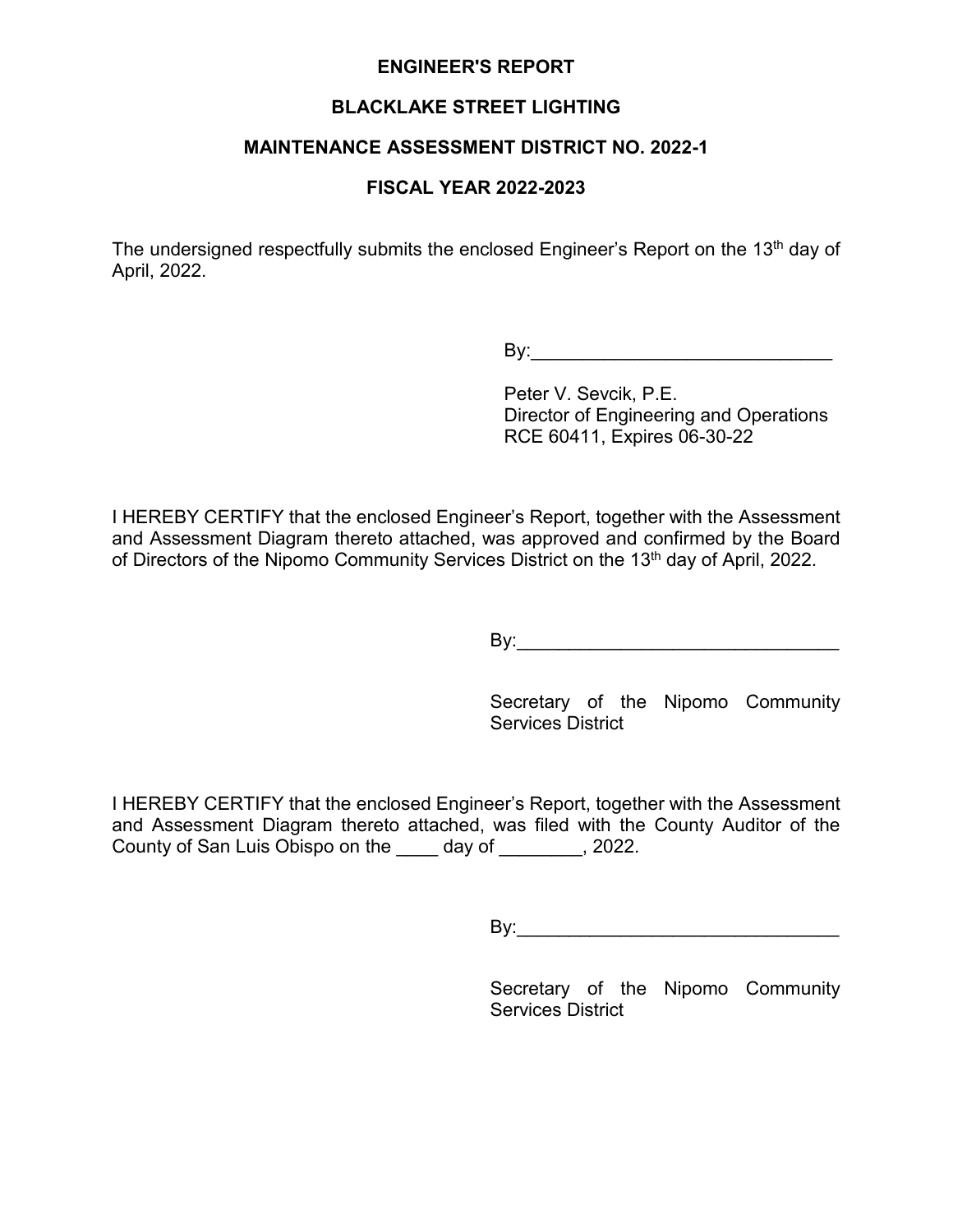### **BLACKLAKE STREET LIGHTING**

### **MAINTENANCE ASSESSMENT DISTRICT NO. 2022-1**

### **FISCAL YEAR 2022-2023**

#### **OVERVIEW**

Nipomo Community Services District ("NCSD) has provided street lighting services to Blacklake Village from the time NCSD took over a developer-petitioned assessment district formed by the County. In order to maintain the street lighting system, an annual assessment is levied on each parcel for the service rendered. The current approved maximum annual assessment is \$50.00[1](#page-2-0) per parcel.

The chart below shows the history of per parcel annual assessment:

| <b>Fiscal Years</b>     |          | Charge  | <b>County Fee</b> | Total   |
|-------------------------|----------|---------|-------------------|---------|
| 1992-93                 | 1 year   | \$48.00 | \$2.00            | \$50.00 |
| 1993-94                 | 1 year   | \$50.00 | \$2.00            | \$52.00 |
| 1994-95                 | 1 year   | \$48.00 | \$2.00            | \$50.00 |
| 1995-96                 | 1 year   | \$40.00 | \$2.00            | \$42.00 |
| 1996-97 through 2012-13 | 17 years | \$34.00 | \$2.00            | \$36.00 |
| 2013-14 through 2017-18 | 5 years  | \$44.00 | \$2.00            | \$46.00 |
| 2018-19 through 2021-22 | 4 years  | \$50.00 | \$2.00            | \$52.00 |

The costs for energy, labor, and materials have increased, while the revenue has remained static. Accordingly, the Blacklake Village Street Lighting District no longer has enough funds to operate at the current service level. To establish financial sustainability for the Blacklake Village Street Lighting District and avoid significant reductions in service level, NCSD must consider increasing the assessment revenue for the Blacklake Village Street Lighting District.

With the passage of Proposition 218 in 1996, any increase in assessments must be approved by the affected property owners through a specified ballot proceeding. For this reason, a new district, Blacklake Street Lighting Maintenance Assessment District No. 2022-1 ("District"), is proposed to be formed to replace the current assessment structure. The District will be formed and the levies made pursuant to Part 2 of Division 15 of the *California Streets and Highways Code*, commonly known as the Landscape and Lighting Act of 1972 ("Act"),

and Proposition 218.

 $\overline{a}$ 

For the purposes of this Report, the word "parcel" refers to an individual property assigned its own Assessor Parcel Number by the San Luis Obispo County Assessor's Office. The San Luis Obispo County Auditor/Controller uses Assessor Parcel Numbers and specific Fund Numbers to identify properties assessed for special district benefit assessments on the tax roll.

<span id="page-2-0"></span><sup>&</sup>lt;sup>1</sup> Not including County administrative fee.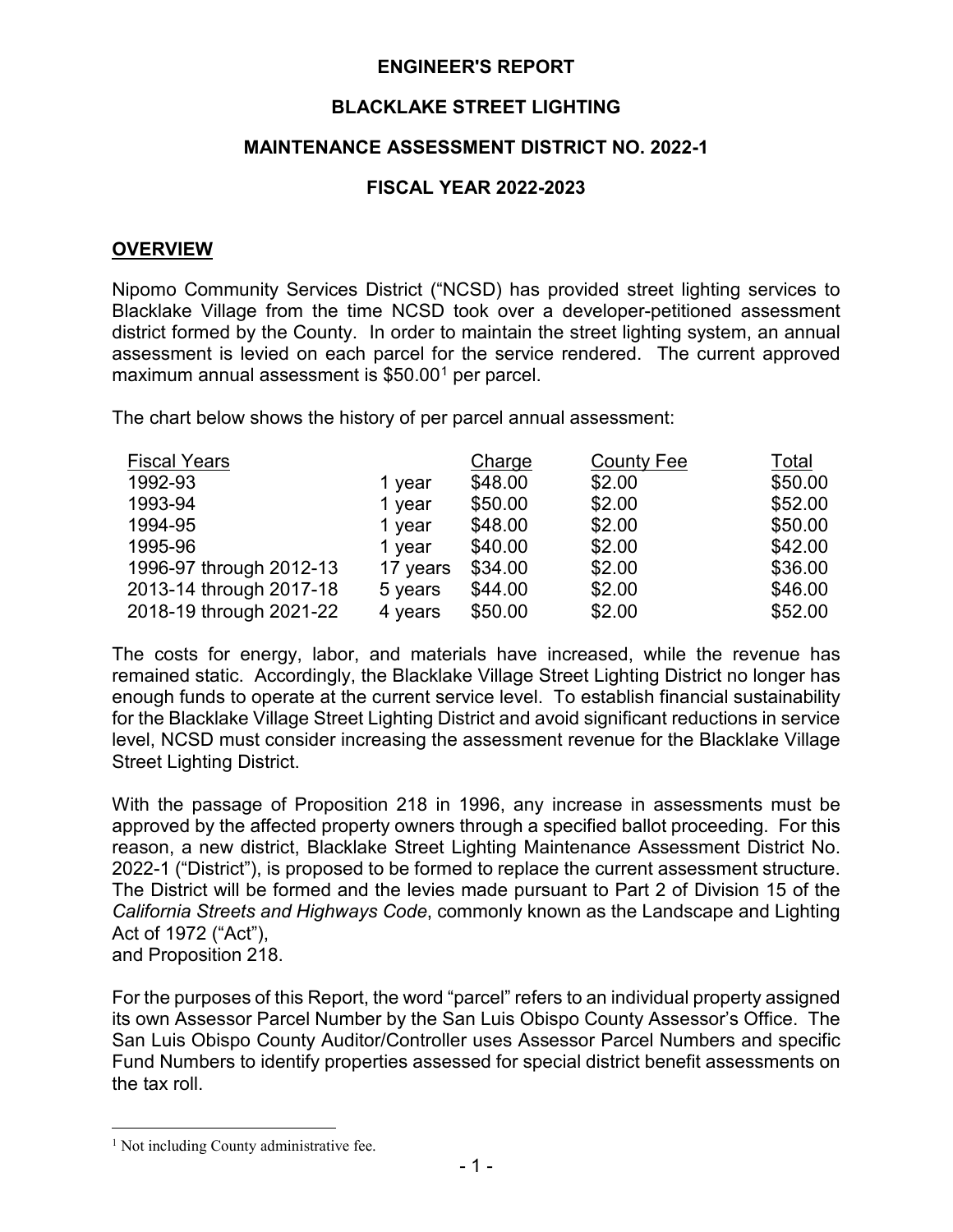### **BLACKLAKE STREET LIGHTING**

#### **MAINTENANCE ASSESSMENT DISTRICT NO. 2022-1**

### **FISCAL YEAR 2022-2023**

### **ASSESSMENT PROCESS**

This Engineer's Report ("Report") describes the Blacklake Street Lighting Maintenance Assessment District No. 2022-1 ("District"), along with the proposed boundaries, a description of the facilities and public improvements to be improved, serviced and maintained by the assessments (the "Improvements"), and the proposed assessments for Fiscal Year 2022-2023 ("Assessments").

Following submittal of this Report to the NCSD Board of Directors ("Board") for approval, the Board may, by Resolution, call for an assessment ballot proceeding and public hearing on the proposed establishment of the District and the levy and allocation of the Assessments for the provision of the Improvements.

If the Board so directs, a notice of assessment and assessment ballot will be mailed to property owners within the District whose property receives special benefit from the Improvements. Such notice will include a description of the Improvements to be funded by the proposed Assessments, the proposed assessment amount for each parcel owned, and an explanation of the method of submitting a ballot on the Assessments. Each notice will include a ballot on which the property owner would mark his or her approval or disapproval of the proposed Assessments and his or her signature, as well as a postage prepaid envelope in which to return the ballot. Ballots are tentatively scheduled to be mailed on or about April 20, 2022.

After the ballots are mailed to affected property owners, a minimum 45-day time period must be provided for the return of the assessment ballots. Following this 45-day time period, a public hearing must be held for the purpose of allowing public testimony regarding the proposed Assessments. The Public Hearing is tentatively scheduled for Wednesday, June 8, 2022 at 9:00 am, or as soon thereafter as the matter may be heard. At the Public Hearing, the affected property owners will have the opportunity to speak on the issue, voice any concerns or protests, and obtain further information about the proposed Assessments.

Tabulation of the returned ballots will begin after the close of the public input portion of the Public Hearing. The Public Hearing will be continued to allow time for the tabulation of the ballots until later that day or until a date to be determined by the Board. At that time, it is anticipated the tabulation results will be announced. If it is determined that the assessment ballots submitted in opposition to the proposed Assessments do not exceed the assessment ballots submitted in favor of the Assessments (each ballot is weighted by the proportional financial obligation of the property for which the ballot is submitted) the Board may take action to approve the levying of Assessments for Fiscal Year 2022-2023. If the Assessments are so confirmed and approved, the Assessment information will be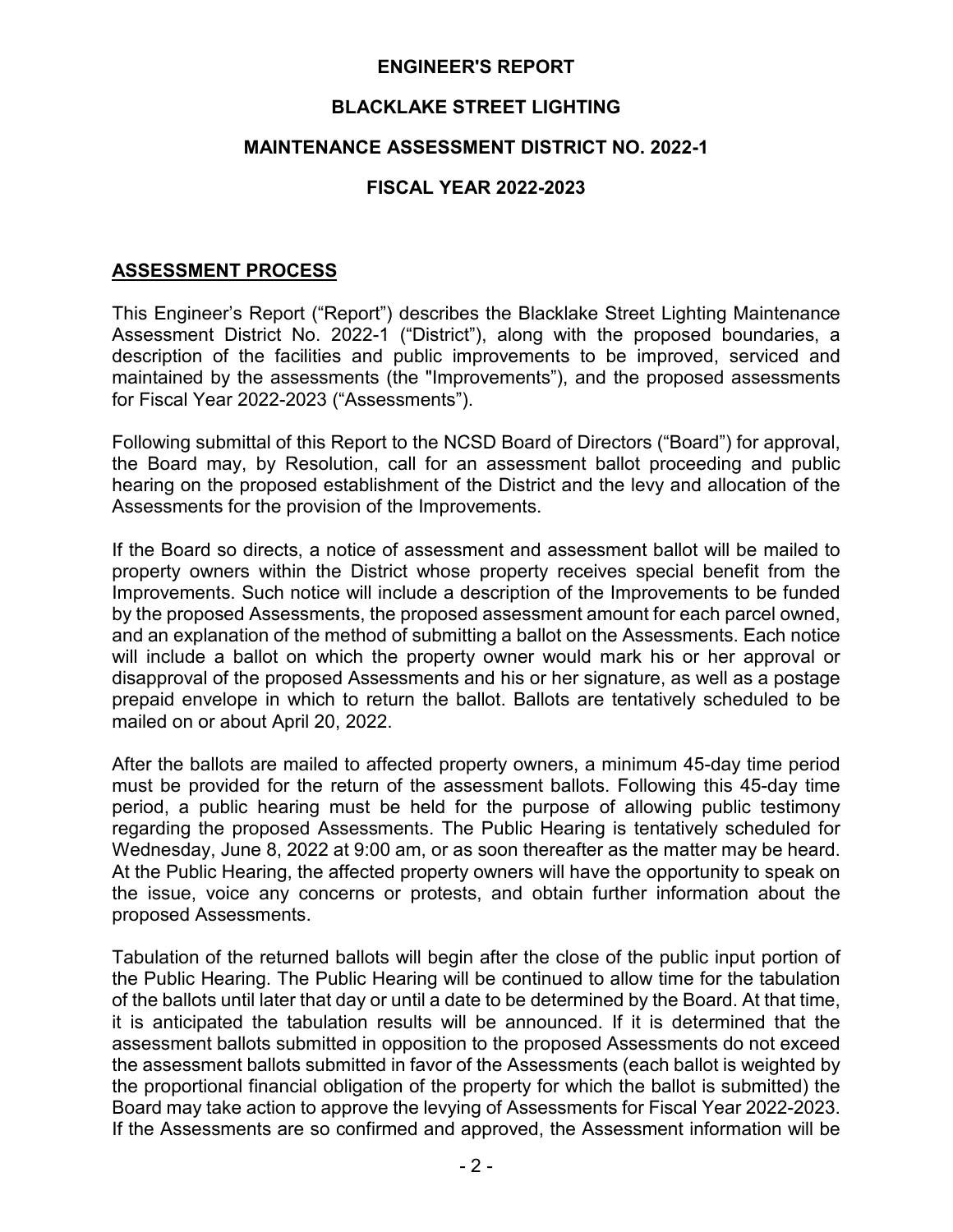### **BLACKLAKE STREET LIGHTING**

## **MAINTENANCE ASSESSMENT DISTRICT NO. 2022-1**

#### **FISCAL YEAR 2022-2023**

submitted to the County Assessor. The County Assessor will include the Assessments on the property tax roll beginning Fiscal Year 2022-2023.

Should the proposed new assessment district fail to be approved by the property owners within the District, NCSD will continue to collect assessments based on the existing assessment structure and will be forced to make corresponding reductions in the level of service so that operating expenses do not exceed available revenue.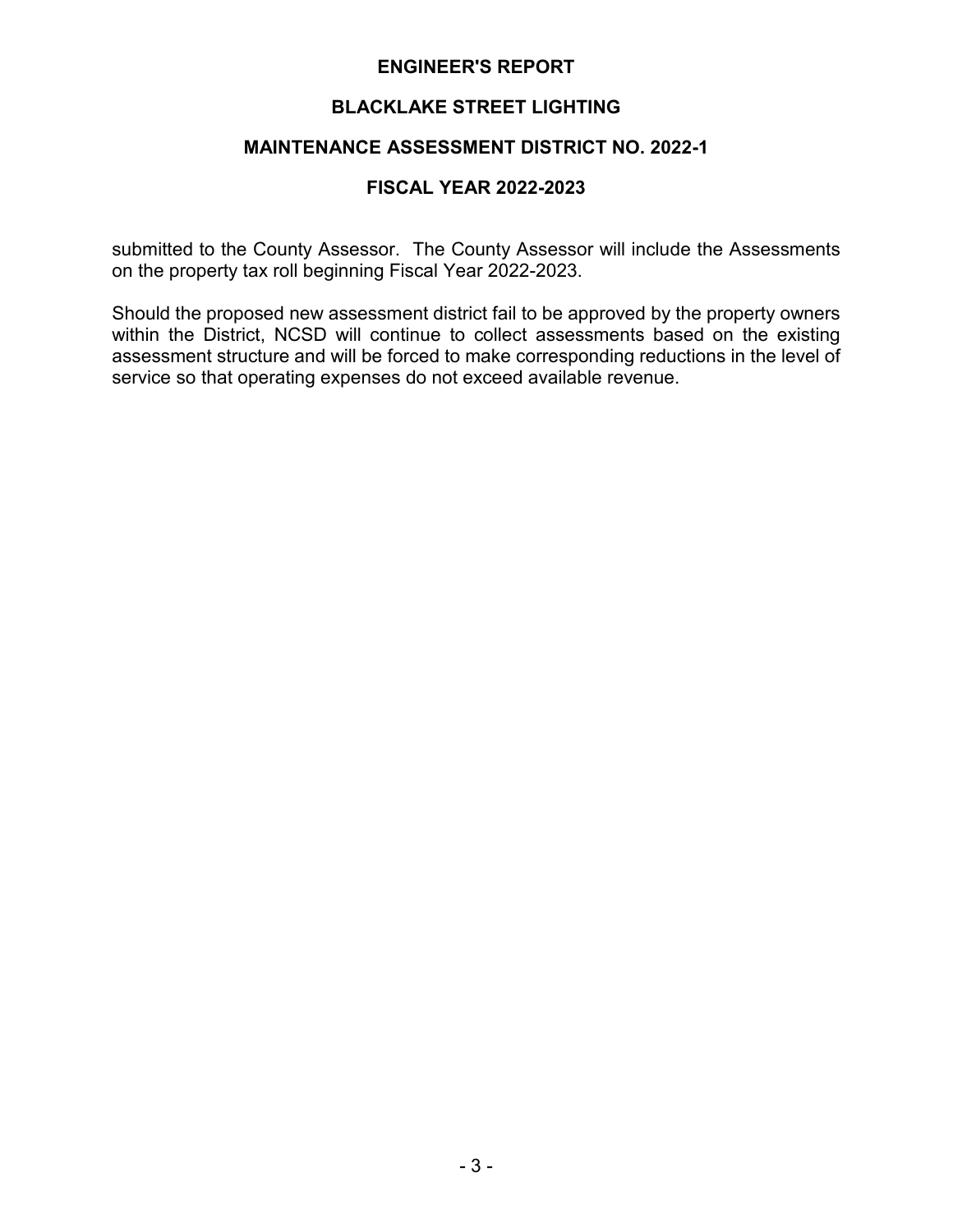## **BLACKLAKE STREET LIGHTING**

### **MAINTENANCE ASSESSMENT DISTRICT NO. 2022-1**

### **FISCAL YEAR 2022-2023**

#### **ENGINEER'S REPORT FORMAT**

This Engineer's Report consists of five (5) Parts as follows:

PART A - Improvements to be Maintained and Services (Page 5) - This portion of the Engineer's Report describes the work to be done, including plans and specifications for the existing street light improvements. The Plans and Specifications are filed with the Secretary of the Board. Although separately bound, the plans and specifications are part of this Engineer's Report and are included in it by reference.

PART B - Budget Cost Estimate (Page 6) - Budget cost estimates associated with the operations and maintenance of the described Blacklake Village street light improvements. In addition to an overall budget summary, a detailed FY 2022-2023 Budget and Summary of Fund Balance sheet are provided.

PART C - Method of Apportionment of Assessment (Page 9) - A statement of the method used by the Engineer to determine the proposed amount to be assessed against each parcel within the Assessment District.

PART D - Assessment Roll (Page 12) - A spreadsheet listing of FY 2022-2023 assessments on each benefited parcel of land within the Assessment District. The FY 2022-2023 assessment amount is the estimated cost each parcel (Assessor Parcel Number or APN) will contribute towards the operation and maintenance of the Blacklake Village street light system within the Assessment District for FY 2022-2023, along with the addresses of each APN, as shown on the last equalized assessment roll for taxes.

PART E - Assessment Diagram (Page 28) - The Assessment Diagram (map) showing all of the parcels of real property within the Assessment District.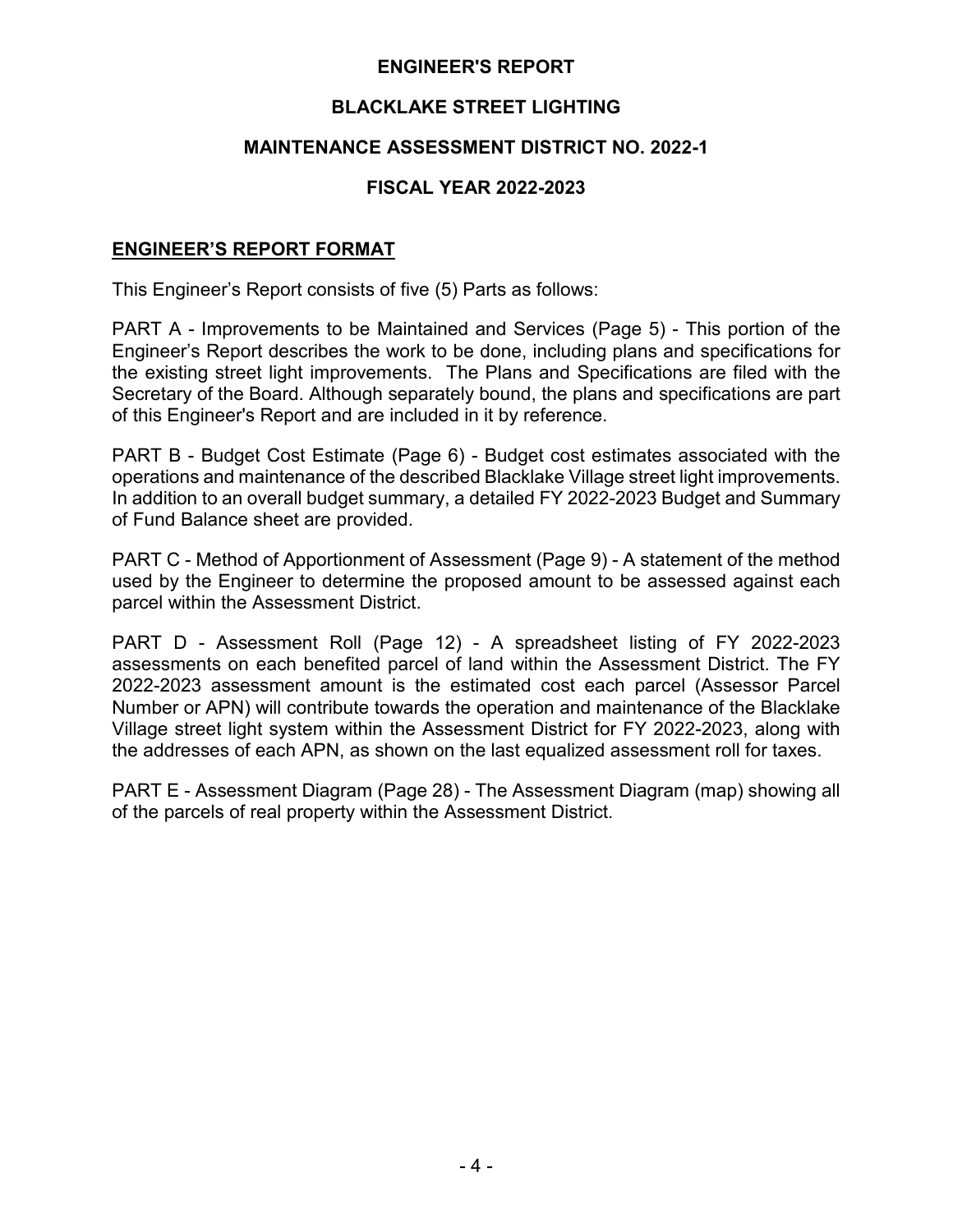### **BLACKLAKE STREET LIGHTING**

### **MAINTENANCE ASSESSMENT DISTRICT NO. 2022-1**

### **FISCAL YEAR 2022-2023**

### **PART A**

### **IMPROVEMENTS TO BE MAINTAINED AND SERVICED**

The Assessment District is proposing to operate and maintain the Blacklake Village street light system. The street lighting system consists of 190 street lamps and includes all street lights within the public right-of-way and easements within Blacklake Village which are not part of a building system. Street lights and appurtenant facilities include, but are not limited to: poles, mast arms, fixtures, bulbs, conduits, and equipment such as anchors, posts, and pedestals as required to provide safe lighting within the boundaries of the District. Maintenance may include replacement of damaged facilities, replacement of burned-out bulbs, painting, upgrading existing light fixtures to more efficient light fixtures, and other allowable items for the life of the Assessment District. Since the Assessment District proposes to operate and maintain existing street lighting facilities (not to construct new lights) Plans and Specifications for the existing facilities are on file with the Secretary.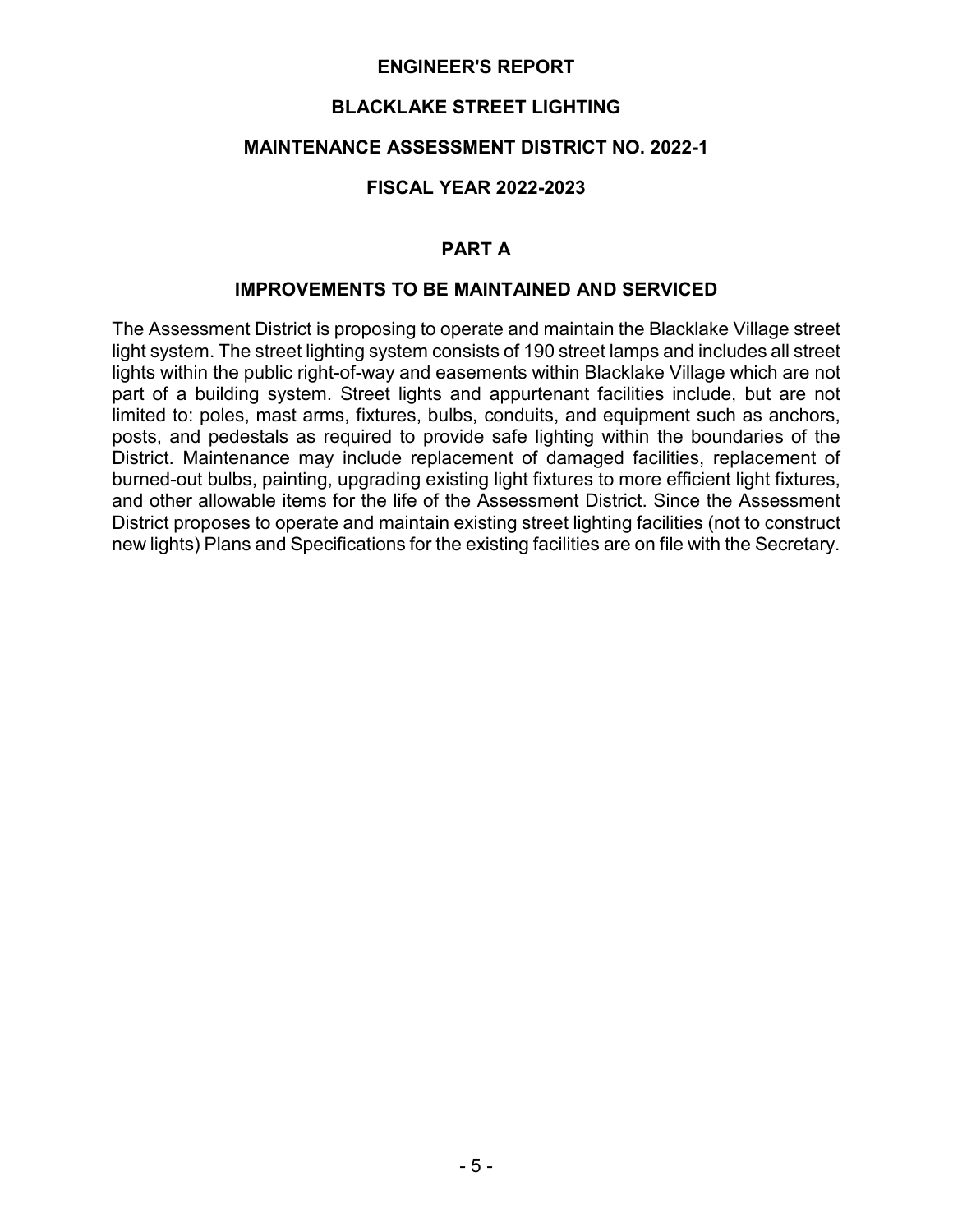### **BLACKLAKE STREET LIGHTING**

### **MAINTENANCE ASSESSMENT DISTRICT NO. 2022-1**

#### **FISCAL YEAR 2022-2023**

### **PART B**

#### **BUDGET COST ESTIMATE SUMMARY**

#### **AND ANNUAL INFLATIONARY ADJUSTMENT**

Part B includes the detailed budget for FY 2022-2023 for all the costs associated with the operation and maintenance of the street light system and a summary of the projected fund balance for the Assessment District. The total budget summary for FY 2022-2023 for the Blacklake Village Street Lighting Assessment District 2022 is as follows:

|                                                  | Proposed 2022-2023 Budget |                |    |           |
|--------------------------------------------------|---------------------------|----------------|----|-----------|
|                                                  |                           |                |    |           |
| <b>Beginning Estimated Fund Balance 7/1/2022</b> | \$                        | (395)          |    |           |
| <b>ASSESSMENT REVENUES</b>                       |                           |                |    |           |
| Operating street lighting assessment             | \$                        | 37,245         |    |           |
| Capital street lighting assessment               | \$                        | 10,100         |    |           |
| Total street lighting assessment proceeds        | \$                        | 47,345         |    |           |
| <b>OPERATIONS EXPENDITURES</b>                   |                           |                |    |           |
| <b>Insurance</b>                                 |                           |                | \$ | (110)     |
| Public & Legal Notice                            |                           |                | \$ | (4,000)   |
| Administration [1]                               |                           |                | \$ | (1,500)   |
| <b>Street Light Rate Study</b>                   |                           |                | \$ | (2,500)   |
| PG&E Street Light Fees [2]                       |                           |                | \$ | (29, 400) |
| Estimated Maintenance for LS-2A Lamps [3]        |                           |                | \$ | (1,000)   |
| Payment of Interest [4]                          |                           |                | \$ | (52)      |
| <b>Total Operations Expenditures</b>             | $\frac{1}{2}$             | (38, 562)      |    |           |
| Net Operating Surplus (Deficit)                  | \$                        | (1, 317)       |    |           |
| Plus Interest earnings                           | \$                        | $\blacksquare$ |    |           |
| Net surplus (deficit) from operations            | \$                        | (1, 317)       |    |           |
| Estimated cash balance 6/30                      | \$                        | (1,712)        |    |           |
| Cash Reserve Goal [5]                            | \$                        | 17,000         |    |           |
| <b>CAPITAL EXPENDITURES</b>                      |                           |                |    |           |
| Pole Painting [6}                                |                           |                | \$ | (8,000)   |
| Conversion of LS-2A lamps to LED [7]             |                           |                | \$ | (2, 100)  |
| Total Capital Expenditures [8]                   | \$                        | (10, 100)      |    |           |
| <b>Funded Replacement Cash Reserve</b>           | \$                        |                |    |           |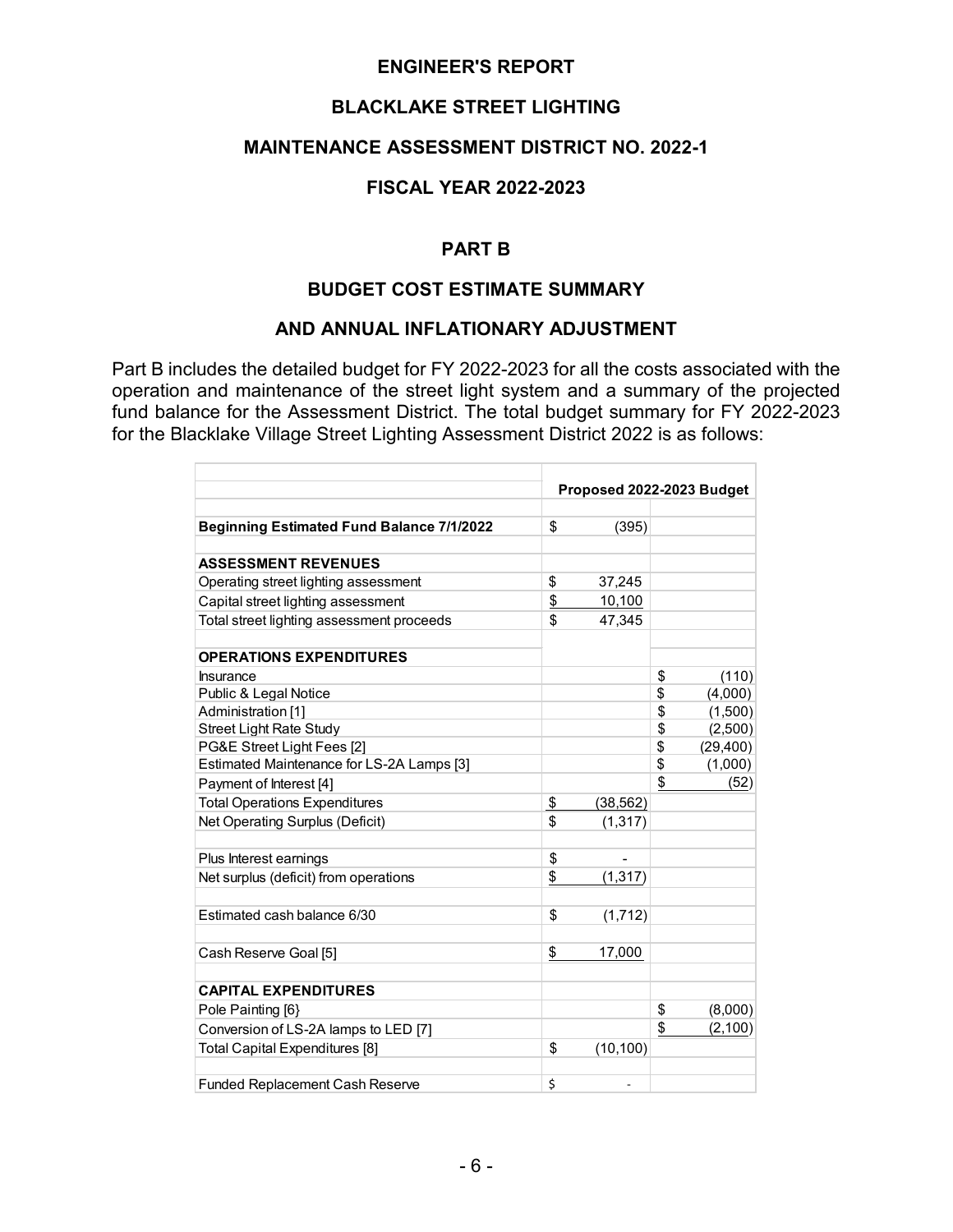### **BLACKLAKE STREET LIGHTING**

### **MAINTENANCE ASSESSMENT DISTRICT NO. 2022-1**

### **FISCAL YEAR 2022-2023**

#### **Budget Cost Estimate Notes**

1 - Accounting, public hearing, tax roll preparation, reporting maintenance issues to PG&E, and preparation of the annual engineer's report.

2 – Reflects transition of LS-2C lamps (PG&E maintained) to LS-2A (No PG&E maintenance).

3 – Based on a contractor estimate of \$200 per lamp burnout. Amortized over 72 months, this cost is about \$2.78 per each LS-2 lamp.

4 – Fund balance at end of FY 2021-2022 is projected to be deficit of \$395. In FY 2022- 2023, Blacklake Village Street Lighting Assessment District is projected to face cash flow constraints due to the timing of tax roll revenue disbursements. Average monthly operations and maintenance costs are approximately \$2,700 (not including pole painting). It is assumed that the Blacklake Village will receive a short-term loan from NCSD and repay the loan once assessments are received from the County. It is assumed that Blacklake Village will repay the loan with interest based on the Local Agency Investment Fund interest rate (assumed to be 0.24% quarterly based on the September 2021 rate).

5 - Section 22569 of the 1972 Landscape and Lighting Act specifies that the reserve fund should not exceed the cost to operate the District from July through December while waiting for the County property tax revenue distributions. For Blacklake Village, this amount is approximately \$17,000.

6 - Based on contractor quote (prevailing wage) of \$280 per lamp escalated by 3% annually to 2023. Assumes Blacklake Village will paint approximately 27 lamps per year (i.e. one seventh of its inventory reflecting a typical seven-year lifespan of paint).

7 - Based on potential high-end cost estimates to convert 30 LS-2A lamps to LED, Blacklake Village may need to cash fund a portion of the conversion. For planning purposes, the cash-funded portion is estimated at \$350 per lamp and is proposed to be accumulated over five years from street light assessments.

8 - Any unspent capital assessments will be added to the street light funded replacement reserve on an annual basis.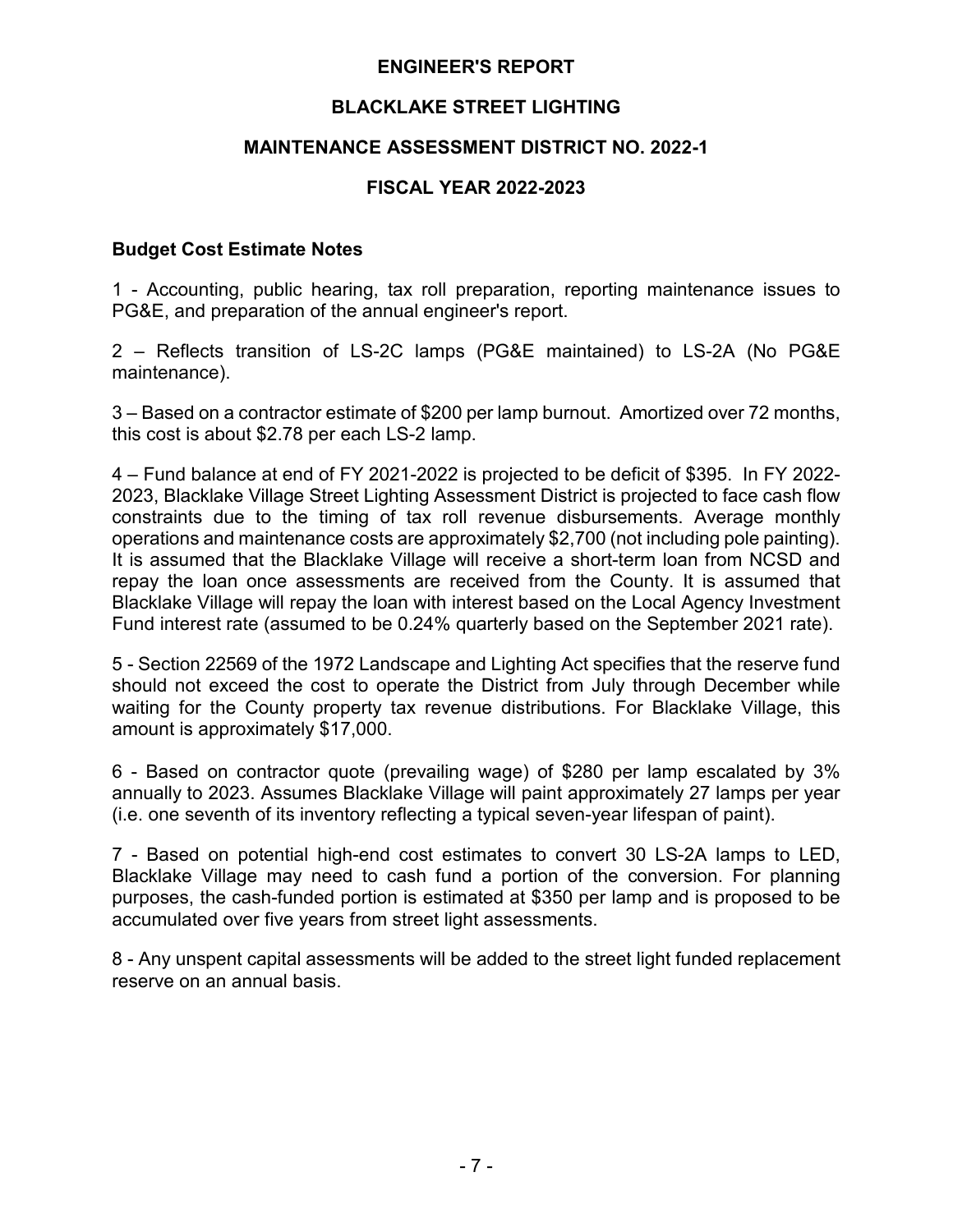## **BLACKLAKE STREET LIGHTING**

## **MAINTENANCE ASSESSMENT DISTRICT NO. 2022-1**

### **FISCAL YEAR 2022-2023**

### **ANNUAL INFLATIONARY ADJUSTMENTS**

Beyond FY 2022-2023, assessments may be subject to an annual inflationary adjustment (often referred to as an Assessment Range Formula or escalator) based on the Consumer Price Index (CPI). The purpose of establishing an Assessment Range Formula is to provide for reasonable increases and inflationary adjustments that are inevitably associated with providing for the maintenance and operation of lighting improvements, thereby reducing the need for additional noticing and balloting procedures simply because of inflationary factors.

Commencing in FY 2023-2024 and each fiscal year thereafter in perpetuity, the maximum assessment rate established for the improvements in FY 2022-2023 (the previous fiscal year) may be adjusted by the percentage increase of the Consumer Price Index (CPI) but not to exceed 10% per year. The Consumer Price Index used for the inflationary adjustment shall be for the Urban Wage Earners and Clerical Workers in San Francisco/San Jose for February 28 of the current year over the previous year's index on the same date, as developed by the U.S. Bureau of Labor Statistics. This percentage difference shall then establish the range of increase to the maximum assessment rate allowed. Should the Bureau of Labor Statistics revise such index or discontinue the preparation of such index, NCSD may use the revised index or comparable system as approved by the NCSD Board of Directors for determining fluctuations in the cost of living.

Although the maximum rate for the District may increase each year, the actual amount to be assessed is based on the annual budget and may be less than the maximum rate. The property owners must approve any proposed assessment that exceeds the adjusted maximum rate before it can be imposed.

The maximum assessment that may be levied in a fiscal year is increased annually by the following formula

(Prior Year's Annual Maximum Assessment x CPI) Current Year's Plus  $\vert$  = Annual Prior Year's Annual Maximum Assessment **Maximum** 

Assessment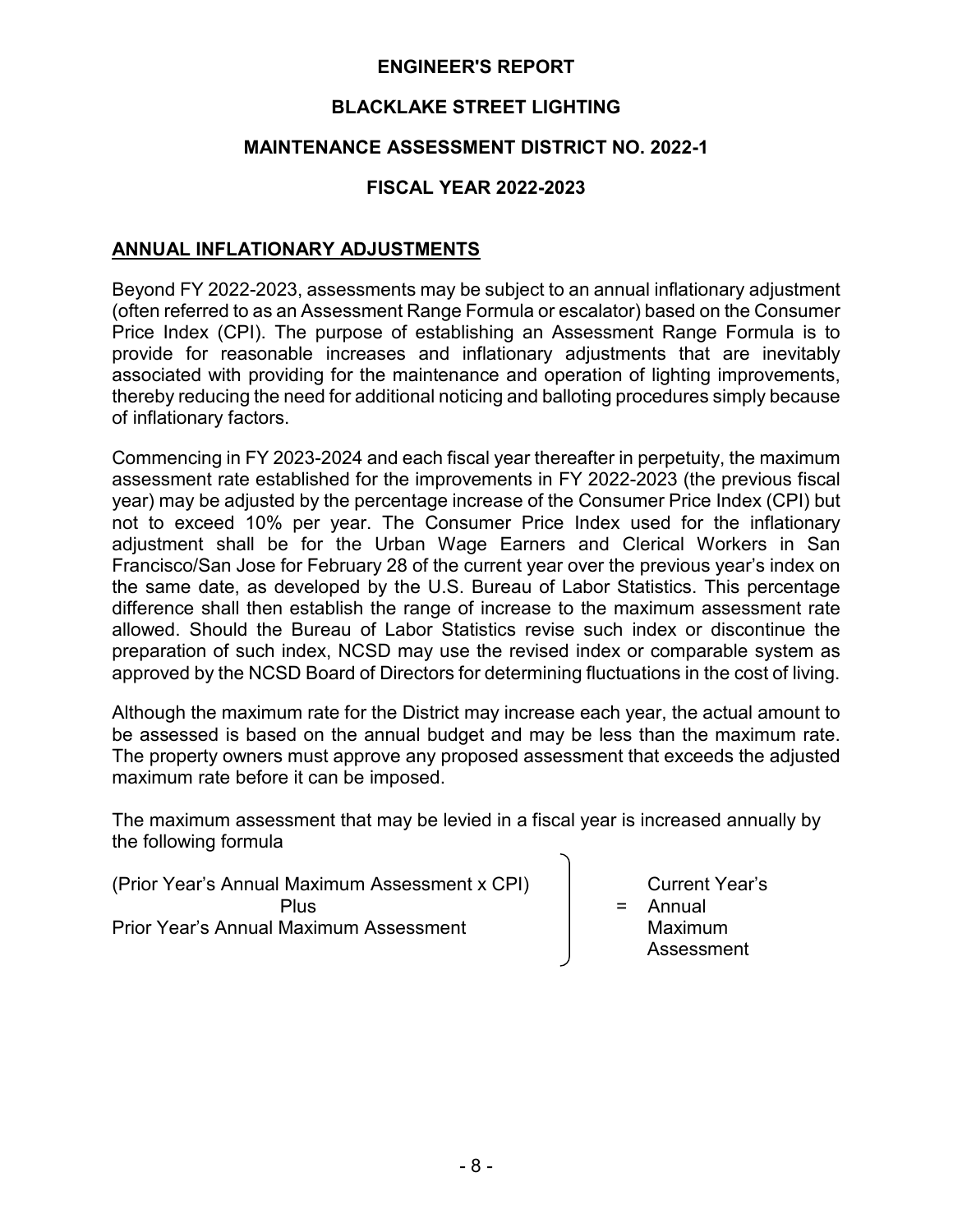## **BLACKLAKE STREET LIGHTING**

## **MAINTENANCE ASSESSMENT DISTRICT NO. 2022-1**

## **FISCAL YEAR 2022-2023**

### **PART C**

### **METHOD OF APPORTIONMENT OF ASSESSMENT**

### **GENERAL**

The District consists of all assessor parcels within the boundaries as defined by the Assessment Diagram and the parcels identified by the Assessor Parcel Numbers listed with the levy roll included with this Report. The parcel list includes all assessable privately owned parcels within the boundaries. There are no assessable public properties within the District boundaries. The method used for apportioning the Assessment is based on the proportional special benefits to be derived by the properties in the District over and above general benefits conferred on real property or to the public at large. The apportionment of special benefit is a two-step process: the first step is to identify the types of special benefit arising from the Improvements and the second step is to allocate the Assessments to property based on the estimated relative special benefit for each type of property.

### **DISCUSSION OF BENEFIT**

In summary, the Assessments can only be levied based on the special benefit to property. This benefit is received by property over and above any general benefits. Moreover, such benefit is not based on any one property owner's use of the improvements or a property owner's specific demographic status. With reference to the requirements for Assessments, Section 22573 of the Act states:

*The net amount to be assessed upon lands within an assessment district may be apportioned by any formula or method which fairly distributes the net amount among all assessable lots or parcels in proportion to the estimated benefits to be received by each such lot or parcel from the improvements.*

Proposition 218, as codified in Article XIIID of the California Constitution, has confirmed that Assessments must be based on the special benefit to property:

*No assessment shall be imposed on any parcel which exceeds the reasonable cost of the proportional special benefit conferred on that parcel.*

### **SPECIAL BENEFIT**

Streetlighting is an optional improvement, not required by state or federal law, that is an enhancement over and above requisite infrastructure, and thus is a special benefit to the properties in the District.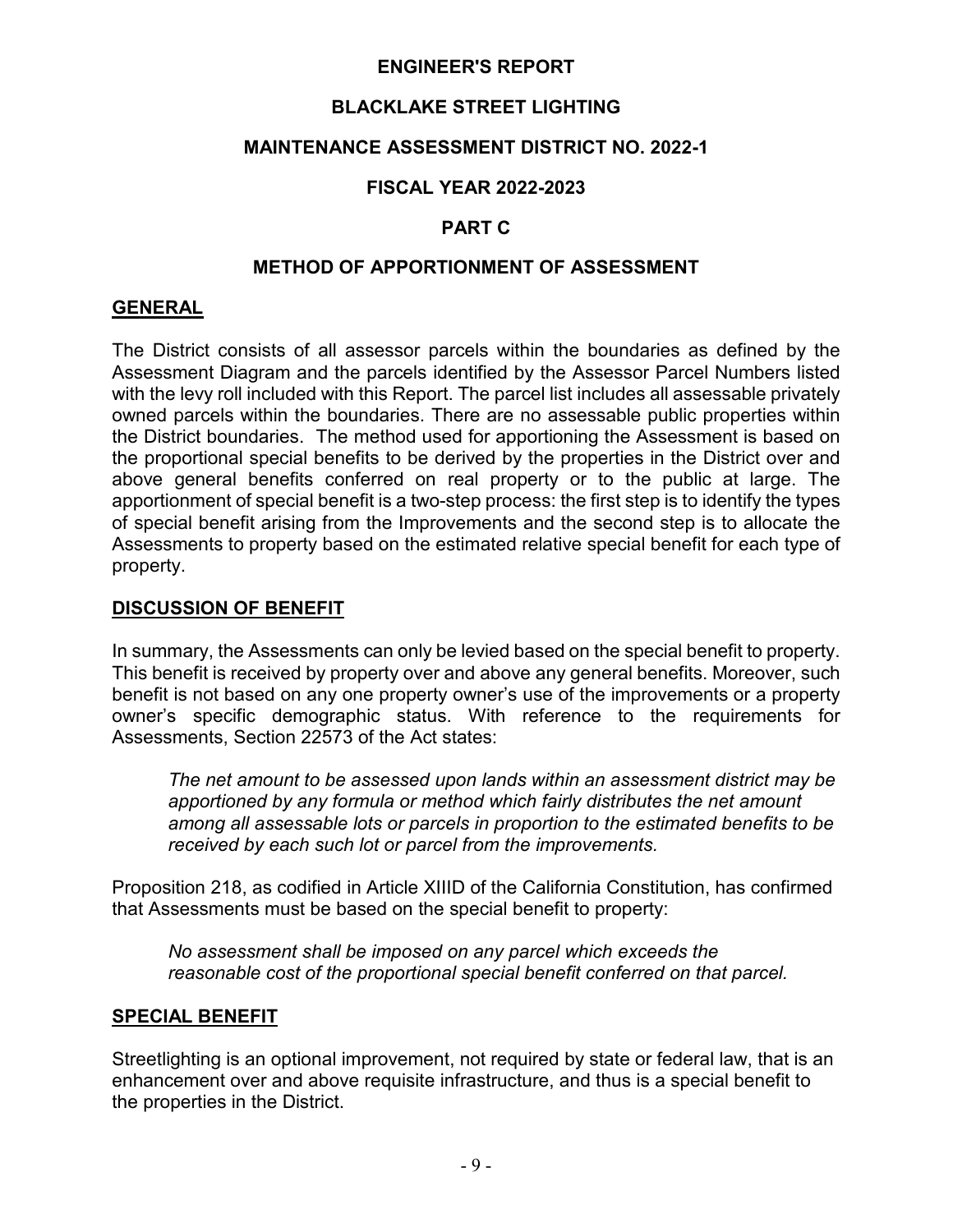## **BLACKLAKE STREET LIGHTING**

### **MAINTENANCE ASSESSMENT DISTRICT NO. 2022-1**

### **FISCAL YEAR 2022-2023**

The factors that determine special benefit conferred on parcels are detailed below:

### **IMPROVED VISIBILITY AND SAFETY**

Well maintained, effective street lighting provides special benefit to proximate parcels, within range of the light, because it allows for safer and improved use of the property in the evenings, early morning, and at night. Street lighting provides special benefit because it increases neighborhood safety and, at least indirectly, reduces the likelihood of crime on the proximate parcels. Over time, the Improvements continue to confer a particular and distinct special benefit upon parcels within the District because of the nature of the Improvements. The proper maintenance of the streetlights and appurtenant facilities increases visibility and local human presence and, in many situations, helps reduce property-related crimes, especially vandalism, against assessed properties in the District.

### **IMPROVED ACCESS AND SAFETY**

Well maintained, effective street lighting enhances ingress, egress and accessibility of all forms to the assessed parcels in the evening, early morning, and at night by increasing visibility.

### **GENERAL VERSUS SPECIAL BENEFIT**

The proceeds from the Assessments are used to fund the described Improvements and increased levels of maintenance to facilities that serve and benefit the properties in the District. In absence of the Blacklake Street Lighting Assessment District 2022-1, such Improvements would not be properly maintained. Therefore, the District's purpose is to ensure that the necessary and beneficial public facilities for property in the District are properly maintained, operated and repaired over time. The Assessments will ensure that street lighting and associated improvements within the District are functional, well maintained and effective. These public resources directly benefit the properties in the District and will confer distinct and special benefits to the assessed properties within the District. The Improvements were specifically designed, located and created to provide additional and improved resources for property inside the District and not the public at large. These Improvements are of special benefit to properties located within the District because they provide a direct advantage to properties in the District that would not be provided in the absence of the Assessments. Any benefits to surrounding properties outside of the Assessment District, if any, are collateral and insignificant, and conferred concomitantly. Therefore, there is no general benefit.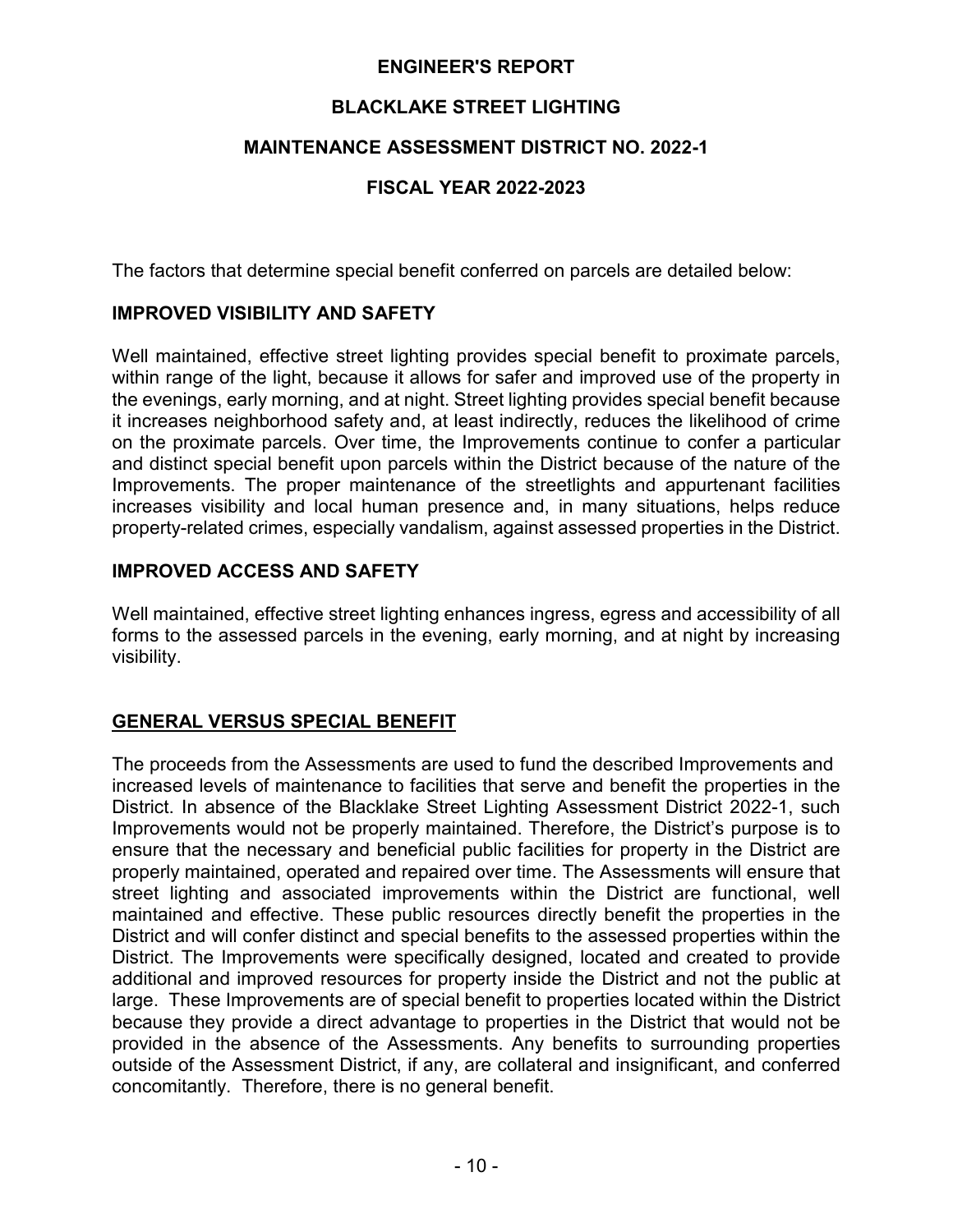### **BLACKLAKE STREET LIGHTING**

### **MAINTENANCE ASSESSMENT DISTRICT NO. 2022-1**

### **FISCAL YEAR 2022-2023**

### **APPORTIONMENT FORMULA**

The following is a brief description of the manner that the annual assessment has been apportioned (spread) to each parcel in the Blacklake Village Street Lighting Assessment District:

The method of spread utilized equates all parcels within the Blacklake Village Area to an Equivalent Single-Family Dwelling (ESD) unit use, or portion thereof. There are 555 single family dwelling parcels within the District, each with one unit of benefit and 2 commercial/other parcels within the District, each with one unit of benefit. There is no quantifiable difference between the special benefit applicable to a residential parcel and the special benefit applicable to a commercial parcel. Each and every property receives a special benefit from the street lights being maintained and energized nightly—by improved visibility, safety, and access.

Once the total number of ESD units is determined for the entire Assessment District, the total number of use units shall be divided into the Blacklake Village street lighting maintenance budget for FY 2022-2023 (see Part B). This will result in the proposed annual assessment per ESD unit for the upcoming fiscal year. The annual assessment per use unit shall be multiplied by the total ESD units established for each parcel, or portion thereof (being one unit for each single-family dwelling parcel and one unit for each commercial/other), to determine the proposed total annual assessment for each parcel within the Assessment District (see Part D).

| Operating street lighting assessment      | \$ | 37,245 |                |
|-------------------------------------------|----|--------|----------------|
| Capital street lighting assessment        |    | \$     | 10,100         |
| Total street lighting assessment proceeds |    | S      | 47,345         |
|                                           |    |        |                |
| <b>Number of Parcels</b>                  |    |        | 557            |
| Assessment per parcel                     |    | \$     | 85             |
| County charge                             |    | \$     | $\overline{2}$ |
| <b>Total Assessment per parcel</b>        |    | \$     |                |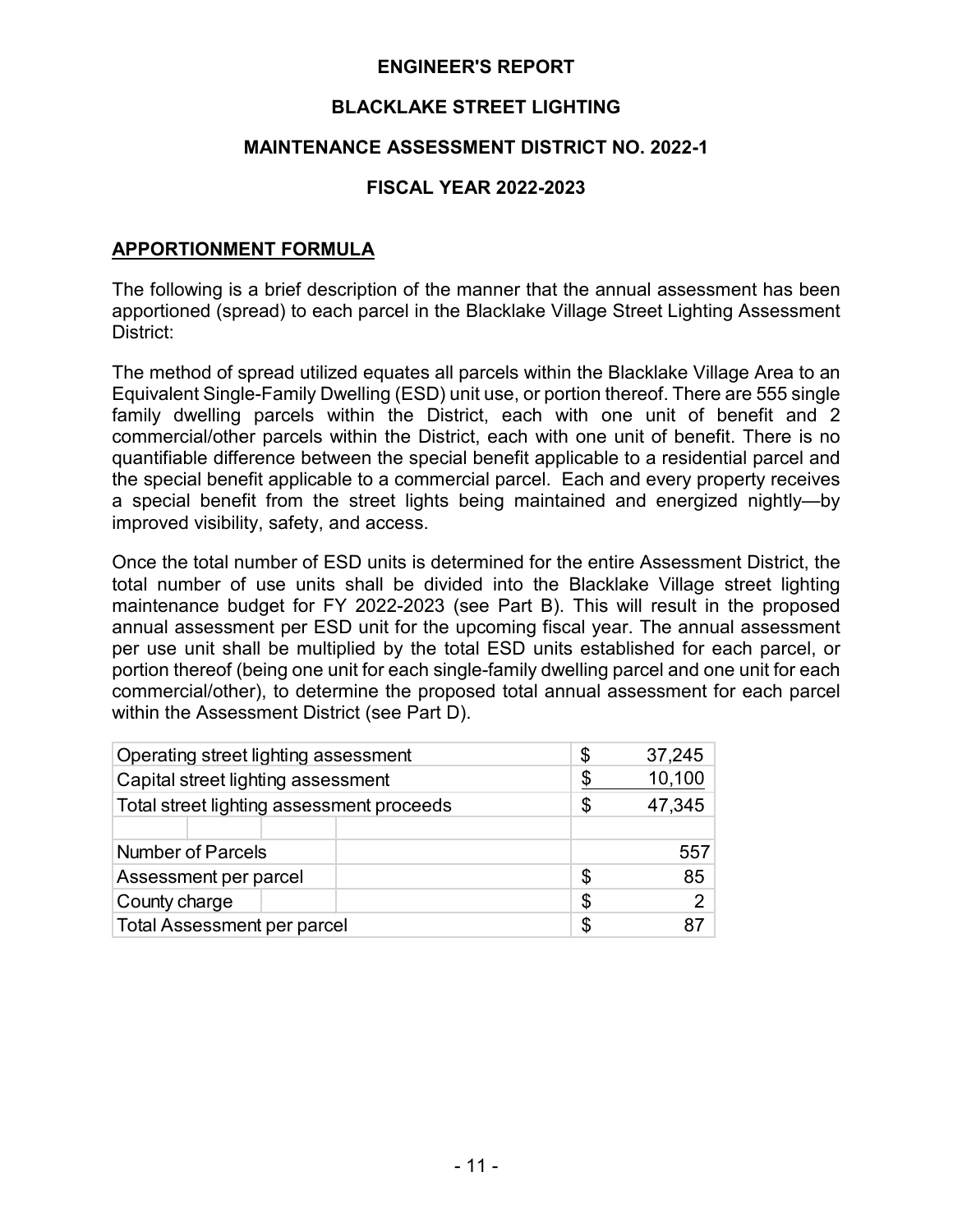### **BLACKLAKE STREET LIGHTING**

#### **MAINTENANCE ASSESSMENT DISTRICT NO. 2022-1**

#### **FISCAL YEAR 2022-2023**

#### **PART D**

#### **ASSESSMENT ROLL**

As described in Part B, the proposed total assessment revenues for FY 2022-2023 for the Blacklake Village Street Lighting Assessment District are \$47,345. A total of 557 parcels (or equivalent single-family dwelling units and commercial/other) at \$85.00 per parcel plus \$2 for County parcel handling fee, for a total amount of \$87.00, are estimated for FY 2022-2023. The individual assessment for each parcel is listed in the following pages. The lines and dimensions of each parcel are shown on the map in the office of the NCSD and the County of San Luis Obispo. The addresses of each of the property owners as shown on the County of San Luis Obispo Assessor's Tax Assessment Roll have been keyed to the special assessment number (Assessor Parcel Number) as shown on the FY 2022-2023 Assessment Roll.

|                | <b>Parcel Number</b> | <b>SERVICE ADDRESS</b>        | <b>ASSESSMENT</b> |
|----------------|----------------------|-------------------------------|-------------------|
| 1              | 91243001             | 645<br><b>BLACK RIDGE LN</b>  | \$87.00           |
| $\overline{2}$ | 91243002             | 635<br><b>BLACK RIDGE LN</b>  | \$87.00           |
| 3              | 91243003             | 625<br><b>BLACK RIDGE LN</b>  | \$87.00           |
| $\overline{4}$ | 91243004             | 615<br><b>BLACK RIDGE LN</b>  | \$87.00           |
| 5              | 91243005             | 605<br><b>BLACK RIDGE LN</b>  | \$87.00           |
| 6              | 91243006             | 600<br><b>BLACK RIDGE LN</b>  | \$87.00           |
| $\overline{7}$ | 91243007             | 610<br><b>BLACK RIDGE LN</b>  | \$87.00           |
| 8              | 91243008             | <b>BLACK RIDGE LN</b><br>620  | \$87.00           |
| 9              | 91243009             | 630<br><b>BLACK RIDGE LN</b>  | \$87.00           |
| 10             | 91243010             | 640<br><b>BLACK RIDGE LN</b>  | \$87.00           |
| 11             | 91243013             | 606<br><b>SHELTER RIDGE</b>   | \$87.00           |
| 12             | 91243014             | 1120<br><b>REDBERRY PLACE</b> | \$87.00           |
| 13             | 91243015             | 1130<br><b>REDBERRY PLACE</b> | \$87.00           |
| 14             | 91243016             | 1140<br><b>REDBERRY PLACE</b> | \$87.00           |
| 15             | 91243017             | 1150<br><b>REDBERRY PLACE</b> | \$87.00           |
| 16             | 91243018             | 1160<br><b>REDBERRY PLACE</b> | \$87.00           |
| 17             | 91243019             | <b>REDBERRY PLACE</b><br>1070 | \$87.00           |
| 18             | 91243020             | 1180<br><b>REDBERRY PLACE</b> | \$87.00           |
| 19             | 91243021             | 1190<br><b>REDBERRY PLACE</b> | \$87.00           |
| 20             | 91243022             | <b>SHELTER RIDGE</b><br>680   | \$87.00           |
| 21             | 91243023             | 660<br><b>SHELTER RIDGE</b>   | \$87.00           |
| 22             | 91243024             | 650<br><b>SHELTER RIDGE</b>   | \$87.00           |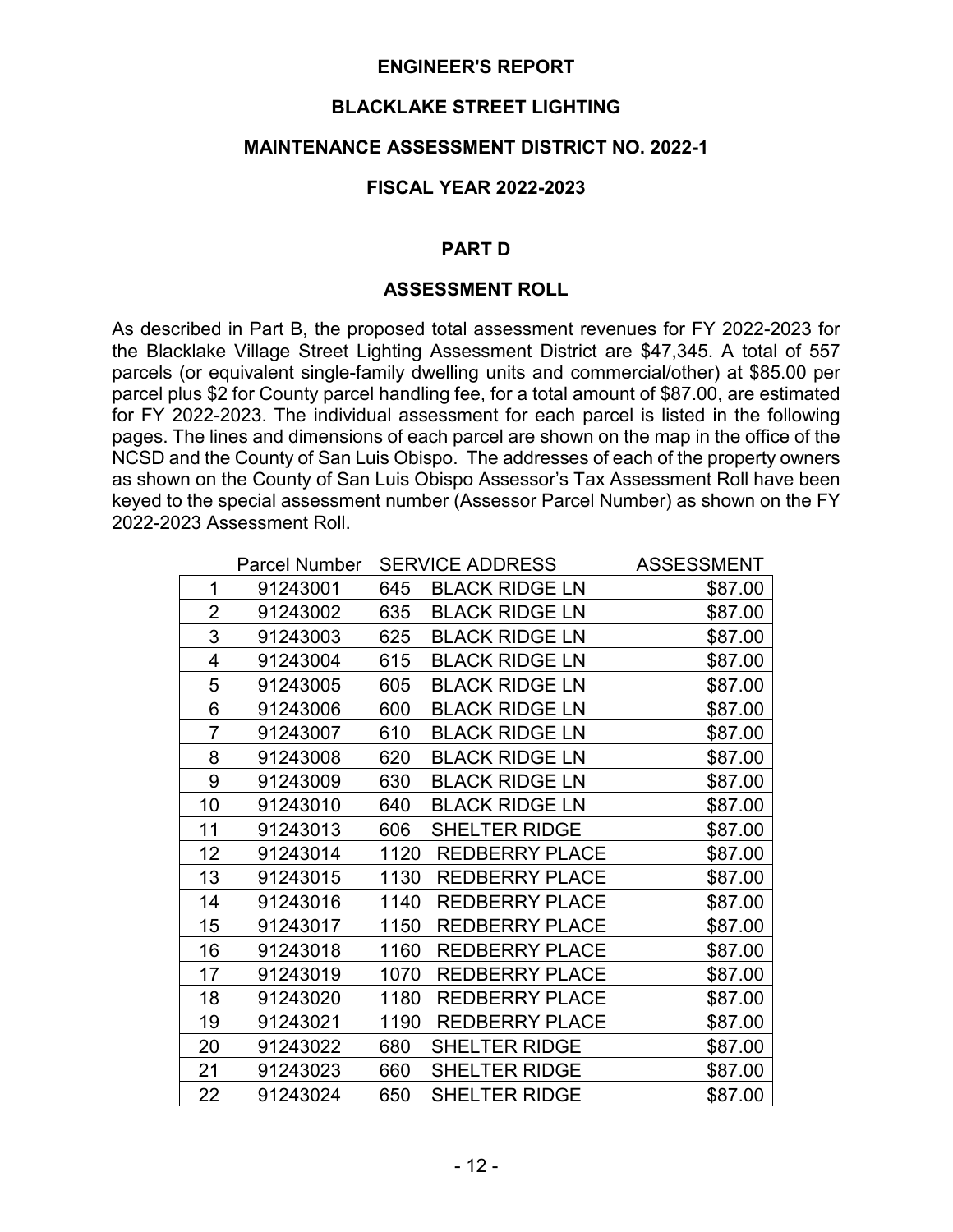# **BLACKLAKE STREET LIGHTING**

# **MAINTENANCE ASSESSMENT DISTRICT NO. 2022-1**

| 23 | 91243025 | 644  | <b>SHELTER RIDGE</b>  | \$87.00 |
|----|----------|------|-----------------------|---------|
| 24 | 91243026 | 640  | <b>SHELTER RIDGE</b>  | \$87.00 |
| 25 | 91243027 | 638  | <b>SHELTER RIDGE</b>  | \$87.00 |
| 26 | 91243028 | 626  | <b>SHELTER RIDGE</b>  | \$87.00 |
| 27 | 91243029 | 616  | <b>SHELTER RIDGE</b>  | \$87.00 |
| 28 | 91243030 | 605  | <b>SHELTER RIDGE</b>  | \$87.00 |
| 29 | 91243031 | 611  | SHELTER RIDGE         | \$87.00 |
| 30 | 91243032 | 617  | <b>SHELTER RIDGE</b>  | \$87.00 |
| 31 | 91243033 | 625  | <b>SHELTER RIDGE</b>  | \$87.00 |
| 32 | 91243034 | 629  | <b>SHELTER RIDGE</b>  | \$87.00 |
| 33 | 91243035 | 635  | <b>SHELTER RIDGE</b>  | \$87.00 |
| 34 | 91243036 | 641  | <b>SHELTER RIDGE</b>  | \$87.00 |
| 35 | 91243037 | 649  | <b>SHELTER RIDGE</b>  | \$87.00 |
| 36 | 91243038 | 655  | <b>SHELTER RIDGE</b>  | \$87.00 |
| 37 | 91243039 | 661  | <b>SHELTER RIDGE</b>  | \$87.00 |
| 38 | 91243040 | 665  | <b>SHELTER RIDGE</b>  | \$87.00 |
| 39 | 91243041 | 673  | <b>SHELTER RIDGE</b>  | \$87.00 |
| 40 | 91243042 | 679  | <b>SHELTER RIDGE</b>  | \$87.00 |
| 41 | 91243043 | 685  | <b>SHELTER RIDGE</b>  | \$87.00 |
| 42 | 91244001 | 650  | <b>BLACK RIDGE LN</b> | \$87.00 |
| 43 | 91244002 | 660  | <b>BLACK RIDGE LN</b> | \$87.00 |
| 44 | 91244003 | 670  | <b>BLACK RIDGE LN</b> | \$87.00 |
| 45 | 91244004 | 680  | <b>BLACK RIDGE LN</b> | \$87.00 |
| 46 | 91244005 | 690  | <b>BLACK RIDGE LN</b> | \$87.00 |
| 47 | 91244006 | 695  | <b>BLACK RIDGE LN</b> | \$87.00 |
| 48 | 91244007 | 685  | <b>BLACK RIDGE LN</b> | \$87.00 |
| 49 | 91244008 | 675  | <b>BLACK RIDGE LN</b> | \$87.00 |
| 50 | 91244009 | 665  | <b>BLACK RIDGE LN</b> | \$87.00 |
| 51 | 91244010 | 655  | <b>BLACK RIDGE LN</b> | \$87.00 |
| 52 | 91244011 | 660  | <b>SOUTHRIDGE LN</b>  | \$87.00 |
| 53 | 91244012 | 670  | <b>SOUTHRIDGE LN</b>  | \$87.00 |
| 54 | 91244013 | 680  | <b>SOUTHRIDGE LN</b>  | \$87.00 |
| 55 | 91244014 | 690  | <b>SOUTHRIDGE LN</b>  | \$87.00 |
| 56 | 91244015 | 695  | <b>SOUTHRIDGE LN</b>  | \$87.00 |
| 57 | 91244016 | 1111 | <b>MIDDLE RIDGE</b>   | \$87.00 |
| 58 | 91244017 | 675  | <b>SOUTHRIDGE LN</b>  | \$87.00 |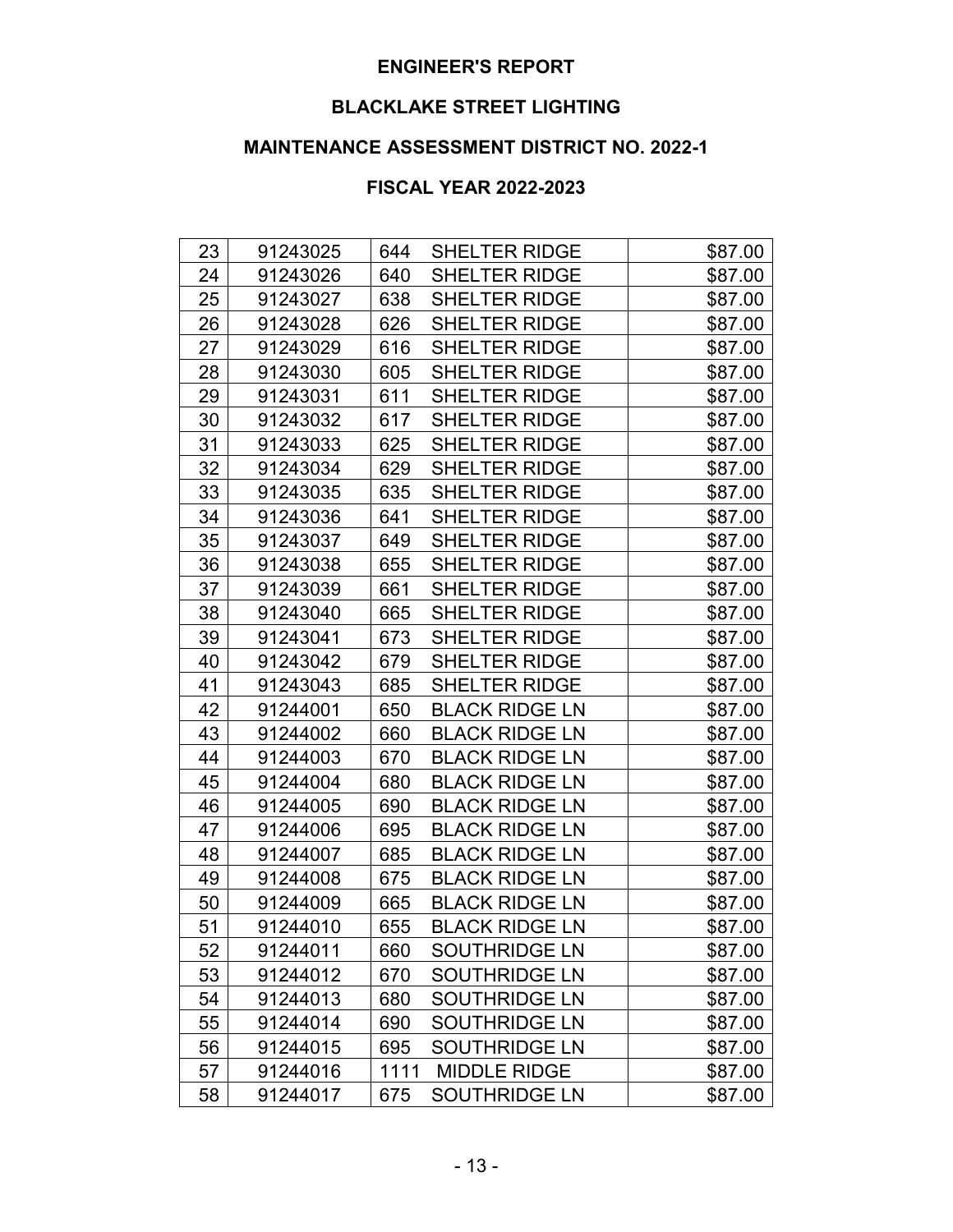# **BLACKLAKE STREET LIGHTING**

# **MAINTENANCE ASSESSMENT DISTRICT NO. 2022-1**

| 59 | 91244018 | 665<br><b>SOUTHRIDGE LN</b> | \$87.00 |
|----|----------|-----------------------------|---------|
| 60 | 91244019 | 655<br><b>SOUTHRIDGE LN</b> | \$87.00 |
| 61 | 91244022 | 695<br><b>MISTY GLEN PL</b> | \$87.00 |
| 62 | 91244023 | <b>MISTY GLEN PL</b><br>687 | \$87.00 |
| 63 | 91244024 | <b>MISTY GLEN PL</b><br>679 | \$87.00 |
| 64 | 91244025 | <b>MISTY GLEN PL</b><br>671 | \$87.00 |
| 65 | 91244026 | 663<br><b>MISTY GLEN PL</b> | \$87.00 |
| 66 | 91244027 | 655<br><b>MISTY GLEN PL</b> | \$87.00 |
| 67 | 91244028 | <b>MISTY GLEN PL</b><br>650 | \$87.00 |
| 68 | 91244029 | 660<br><b>MISTY GLEN PL</b> | \$87.00 |
| 69 | 91244030 | <b>MISTY GLEN PL</b><br>670 | \$87.00 |
| 70 | 91244031 | 676<br><b>MISTY GLEN PL</b> | \$87.00 |
| 71 | 91246001 | <b>SUNDAY DR</b><br>1025    | \$87.00 |
| 72 | 91246003 | 608<br><b>MISTY GLEN PL</b> | \$87.00 |
| 73 | 91246004 | 612<br><b>MISTY GLEN PL</b> | \$87.00 |
| 74 | 91246005 | <b>SUNDAY DR</b><br>1020    | \$87.00 |
| 75 | 91246006 | 1014<br><b>SUNDAY DR</b>    | \$87.00 |
| 76 | 91246007 | 616<br><b>MISTY GLEN PL</b> | \$87.00 |
| 77 | 91246008 | <b>SUNDAY DR</b><br>1015    | \$87.00 |
| 78 | 91246009 | 1011<br><b>SUNDAY DR</b>    | \$87.00 |
| 79 | 91246010 | 630<br><b>MISTY GLEN PL</b> | \$87.00 |
| 80 | 91246011 | 640<br><b>MISTY GLEN PL</b> | \$87.00 |
| 81 | 91246012 | <b>MISTY GLEN PL</b><br>635 | \$87.00 |
| 82 | 91246013 | 625<br><b>MISTY GLEN PL</b> | \$87.00 |
| 83 | 91246014 | 1009<br><b>SUNDAY DR</b>    | \$87.00 |
| 84 | 91246015 | 1005<br><b>SUNDAY DR</b>    | \$87.00 |
| 85 | 91246017 | 1006<br><b>SUNDAY DR</b>    | \$87.00 |
| 86 | 91246018 | <b>MISTY GLEN PL</b><br>615 | \$87.00 |
| 87 | 91246019 | <b>MISTY GLEN PL</b><br>611 | \$87.00 |
| 88 | 91246020 | 605<br><b>MISTY GLEN PL</b> | \$87.00 |
| 89 | 91246025 | 1050<br><b>WILLOW RD</b>    | \$87.00 |
| 90 | 91246026 | 1030<br><b>SUNDAY DR</b>    | \$87.00 |
| 91 | 91246029 | 1001<br><b>SUNDAY DR</b>    | \$87.00 |
| 92 | 91410001 | 559<br><b>WOODGREEN WAY</b> | \$87.00 |
| 93 | 91410002 | <b>WOODGREEN WAY</b><br>555 | \$87.00 |
| 94 | 91410003 | <b>WOODGREEN WAY</b><br>551 | \$87.00 |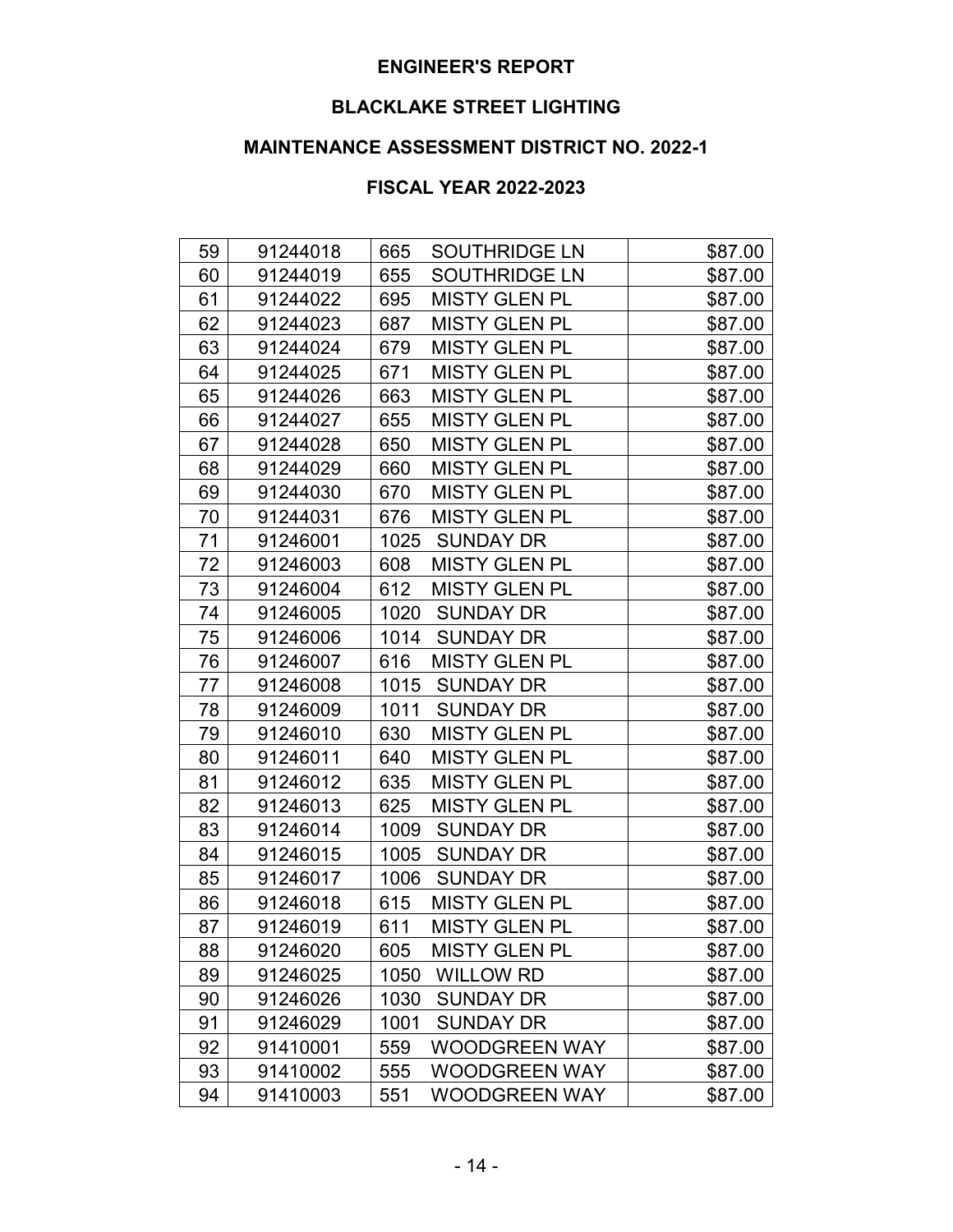# **BLACKLAKE STREET LIGHTING**

# **MAINTENANCE ASSESSMENT DISTRICT NO. 2022-1**

| 95  | 91410004 | 547 | <b>WOODGREEN WAY</b>  | \$87.00 |
|-----|----------|-----|-----------------------|---------|
| 96  | 91410005 | 543 | <b>WOODGREEN WAY</b>  | \$87.00 |
| 97  | 91410006 | 539 | WOODGREEN WAY         | \$87.00 |
| 98  | 91410007 | 535 | <b>WOODGREEN WAY</b>  | \$87.00 |
| 99  | 91410008 | 531 | <b>WOODGREEN WAY</b>  | \$87.00 |
| 100 | 91410009 | 527 | <b>WOODGREEN WAY</b>  | \$87.00 |
| 101 | 91410010 | 523 | <b>WOODGREEN WAY</b>  | \$87.00 |
| 102 | 91410011 | 519 | <b>WOODGREEN WAY</b>  | \$87.00 |
| 103 | 91410012 | 515 | <b>WOODGREEN WAY</b>  | \$87.00 |
| 104 | 91410013 | 511 | <b>WOODGREEN WAY</b>  | \$87.00 |
| 105 | 91410014 | 507 | <b>WOODGREEN WAY</b>  | \$87.00 |
| 106 | 91410015 | 487 | <b>MISTY VIEW WAY</b> | \$87.00 |
| 107 | 91410016 | 524 | <b>WOODGREEN WAY</b>  | \$87.00 |
| 108 | 91410017 | 528 | <b>WOODGREEN WAY</b>  | \$87.00 |
| 109 | 91410018 | 532 | <b>WOODGREEN WAY</b>  | \$87.00 |
| 110 | 91410019 | 536 | <b>WOODGREEN WAY</b>  | \$87.00 |
| 111 | 91410020 | 540 | <b>WOODGREEN WAY</b>  | \$87.00 |
| 112 | 91410021 | 542 | <b>WOODGREEN WAY</b>  | \$87.00 |
| 113 | 91410022 | 548 | <b>WOODGREEN WAY</b>  | \$87.00 |
| 114 | 91410023 | 550 | <b>WOODGREEN WAY</b>  | \$87.00 |
| 115 | 91410024 | 554 | <b>WOODGREEN WAY</b>  | \$87.00 |
| 116 | 91410025 | 558 | <b>WOODGREEN WAY</b>  | \$87.00 |
| 117 | 91410026 | 560 | <b>WOODGREEN WAY</b>  | \$87.00 |
| 118 | 91410027 | 561 | <b>MISTY VIEW WAY</b> | \$87.00 |
| 119 | 91410028 | 557 | <b>MISTY VIEW WAY</b> | \$87.00 |
| 120 | 91410029 | 549 | <b>MISTY VIEW WAY</b> | \$87.00 |
| 121 | 91410030 | 545 | <b>MISTY VIEW WAY</b> | \$87.00 |
| 122 | 91410031 | 537 | <b>MISTY VIEW WAY</b> | \$87.00 |
| 123 | 91410032 | 535 | <b>MISTY VIEW WAY</b> | \$87.00 |
| 124 | 91410033 | 529 | <b>MISTY VIEW WAY</b> | \$87.00 |
| 125 | 91410034 | 525 | <b>MISTY VIEW WAY</b> | \$87.00 |
| 126 | 91410035 | 519 | <b>MISTY VIEW WAY</b> | \$87.00 |
| 127 | 91410036 | 515 | <b>MISTY VIEW WAY</b> | \$87.00 |
| 128 | 91410037 | 511 | <b>MISTY VIEW WAY</b> | \$87.00 |
| 129 | 91410038 | 491 | <b>MISTY VIEW WAY</b> | \$87.00 |
| 130 | 91410039 | 486 | <b>MISTY VIEW WAY</b> | \$87.00 |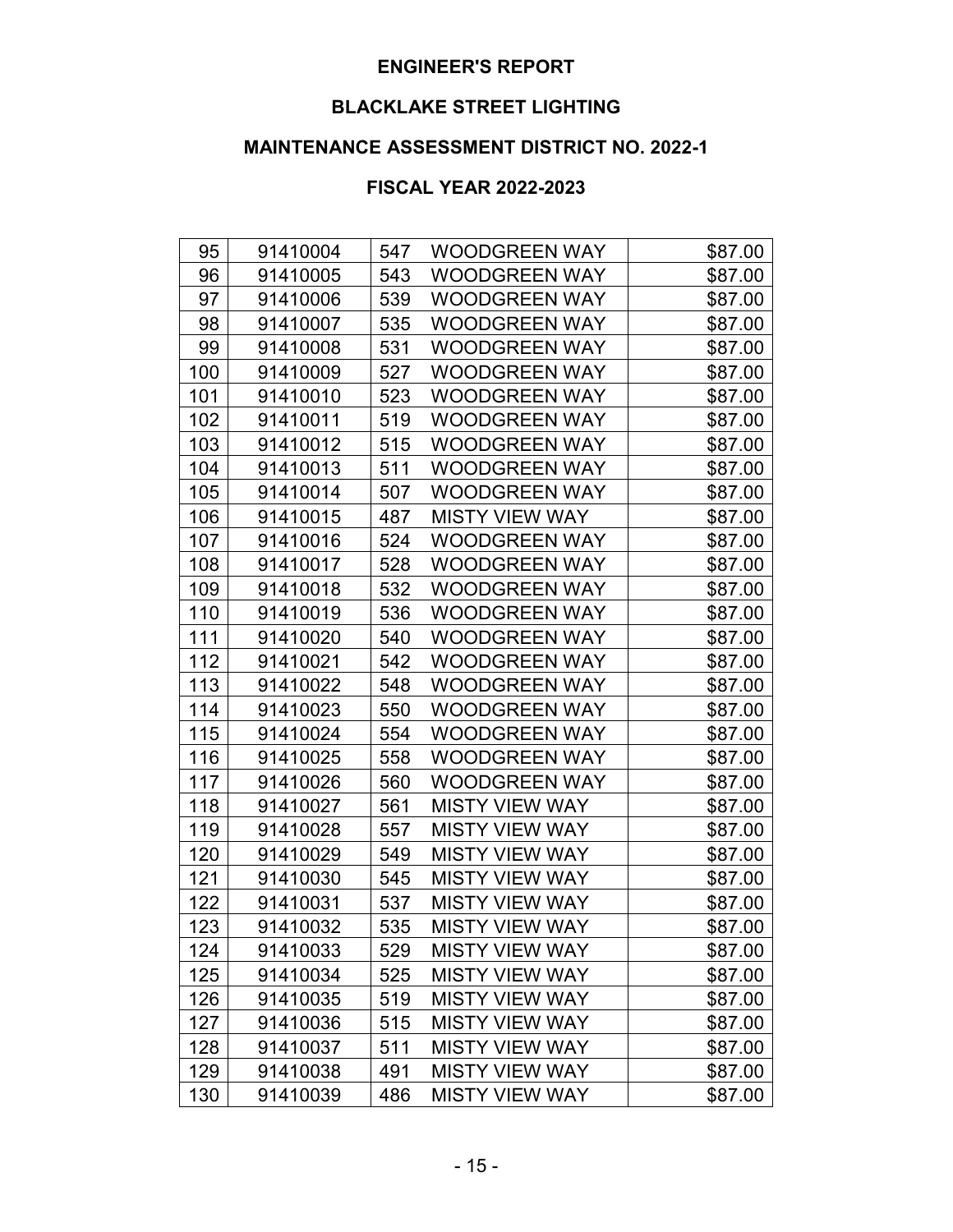# **BLACKLAKE STREET LIGHTING**

# **MAINTENANCE ASSESSMENT DISTRICT NO. 2022-1**

| 131 | 91410040 | 490<br><b>MISTY VIEW WAY</b>  | \$87.00 |
|-----|----------|-------------------------------|---------|
| 132 | 91410041 | 494<br><b>MISTY VIEW WAY</b>  | \$87.00 |
| 133 | 91410042 | <b>MISTY VIEW WAY</b><br>498  | \$87.00 |
| 134 | 91410043 | <b>MISTY VIEW WAY</b><br>502  | \$87.00 |
| 135 | 91410044 | 506<br><b>MISTY VIEW WAY</b>  | \$87.00 |
| 136 | 91410045 | 510<br><b>MISTY VIEW WAY</b>  | \$87.00 |
| 137 | 91410046 | 514<br><b>MISTY VIEW WAY</b>  | \$87.00 |
| 138 | 91410047 | 518<br><b>MISTY VIEW WAY</b>  | \$87.00 |
| 139 | 91410048 | 522<br><b>MISTY VIEW WAY</b>  | \$87.00 |
| 140 | 91410049 | 526<br><b>MISTY VIEW WAY</b>  | \$87.00 |
| 141 | 91410050 | 530<br><b>MISTY VIEW WAY</b>  | \$87.00 |
| 142 | 91410051 | 534<br><b>MISTY VIEW WAY</b>  | \$87.00 |
| 143 | 91410052 | 538<br><b>MISTY VIEW WAY</b>  | \$87.00 |
| 144 | 91410053 | <b>MISTY VIEW WAY</b><br>542  | \$87.00 |
| 145 | 91410054 | 546<br><b>MISTY VIEW WAY</b>  | \$87.00 |
| 146 | 91410055 | 550<br><b>MISTY VIEW WAY</b>  | \$87.00 |
| 147 | 91410058 | <b>MISTY VIEW WAY</b><br>554  | \$87.00 |
| 148 | 91411006 | <b>GOLF COURSE LN</b><br>1490 | \$87.00 |
| 149 | 91412001 | 1337<br><b>BLACK SAGE CIR</b> | \$87.00 |
| 150 | 91412002 | <b>BLACK SAGE CIR</b><br>1343 | \$87.00 |
| 151 | 91412003 | <b>BLACK SAGE CIR</b><br>1347 | \$87.00 |
| 152 | 91412004 | 1353<br><b>BLACK SAGE CIR</b> | \$87.00 |
| 153 | 91412005 | 1357<br><b>BLACK SAGE CIR</b> | \$87.00 |
| 154 | 91412006 | 1363<br><b>BLACK SAGE CIR</b> | \$87.00 |
| 155 | 91412007 | 1367<br><b>BLACK SAGE CIR</b> | \$87.00 |
| 156 | 91412008 | 1373<br><b>BLACK SAGE CIR</b> | \$87.00 |
| 157 | 91412009 | <b>BLACK SAGE CIR</b><br>1377 | \$87.00 |
| 158 | 91412010 | <b>BLACK SAGE CIR</b><br>1379 | \$87.00 |
| 159 | 91412011 | <b>BLACK SAGE CIR</b><br>1383 | \$87.00 |
| 160 | 91412012 | 1387<br><b>BLACK SAGE CIR</b> | \$87.00 |
| 161 | 91412013 | 1393<br><b>BLACK SAGE CIR</b> | \$87.00 |
| 162 | 91412014 | 1397<br><b>BLACK SAGE CIR</b> | \$87.00 |
| 163 | 91412015 | 1392<br><b>BLACK SAGE CIR</b> | \$87.00 |
| 164 | 91412016 | <b>BLACK SAGE CIR</b><br>1378 | \$87.00 |
| 165 | 91412017 | <b>BLACK SAGE CIR</b><br>1374 | \$87.00 |
| 166 | 91412018 | <b>BLACK SAGE CIR</b><br>1370 | \$87.00 |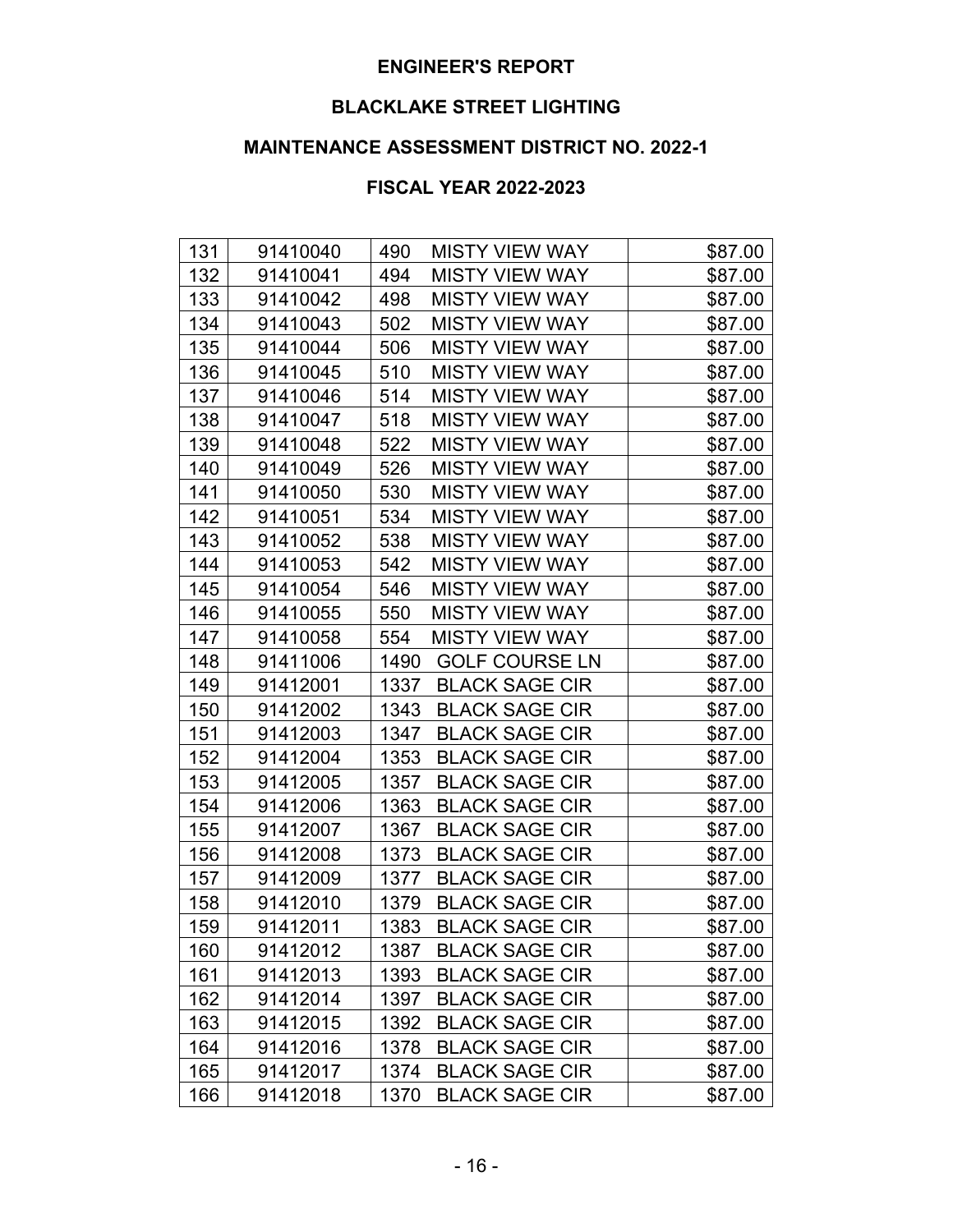# **BLACKLAKE STREET LIGHTING**

# **MAINTENANCE ASSESSMENT DISTRICT NO. 2022-1**

| 167 | 91412019 | 1354<br><b>BLACK SAGE CIR</b> | \$87.00 |
|-----|----------|-------------------------------|---------|
| 168 | 91412020 | <b>BLACK SAGE CIR</b><br>1348 | \$87.00 |
| 169 | 91412021 | <b>BLACK SAGE CIR</b><br>1344 | \$87.00 |
| 170 | 91413001 | 637<br><b>BARBERRY WAY</b>    | \$87.00 |
| 171 | 91413002 | 635<br><b>BARBERRY WAY</b>    | \$87.00 |
| 172 | 91413003 | 631<br><b>BARBERRY WAY</b>    | \$87.00 |
| 173 | 91413004 | 627<br><b>BARBERRY WAY</b>    | \$87.00 |
| 174 | 91413005 | 623<br><b>BARBERRY WAY</b>    | \$87.00 |
| 175 | 91413006 | 619<br><b>BARBERRY WAY</b>    | \$87.00 |
| 176 | 91413007 | 615<br><b>BARBERRY WAY</b>    | \$87.00 |
| 177 | 91413008 | 613<br><b>BARBERRY WAY</b>    | \$87.00 |
| 178 | 91413009 | 609<br><b>BARBERRY WAY</b>    | \$87.00 |
| 179 | 91413010 | 612<br><b>BARBERRY WAY</b>    | \$87.00 |
| 180 | 91413011 | 618<br><b>BARBERRY WAY</b>    | \$87.00 |
| 181 | 91413012 | 624<br><b>BARBERRY WAY</b>    | \$87.00 |
| 182 | 91413013 | 630<br><b>BARBERRY WAY</b>    | \$87.00 |
| 183 | 91413014 | 636<br><b>BARBERRY WAY</b>    | \$87.00 |
| 184 | 91413015 | 642<br><b>BARBERRY WAY</b>    | \$87.00 |
| 185 | 91413016 | 648<br><b>BARBERRY WAY</b>    | \$87.00 |
| 186 | 91413017 | 654<br><b>BARBERRY WAY</b>    | \$87.00 |
| 187 | 91413018 | <b>BLACK SAGE CIR</b><br>1263 | \$87.00 |
| 188 | 91413019 | 1265<br><b>BLACK SAGE CIR</b> | \$87.00 |
| 189 | 91413020 | <b>BLACK SAGE CIR</b><br>1267 | \$87.00 |
| 190 | 91413021 | 1271<br><b>BLACK SAGE CIR</b> | \$87.00 |
| 191 | 91413022 | <b>BLACK SAGE CIR</b><br>1277 | \$87.00 |
| 192 | 91413023 | <b>BARBERRY WAY</b><br>605    | \$87.00 |
| 193 | 91413024 | 1285<br><b>BLACK SAGE CIR</b> | \$87.00 |
| 194 | 91413025 | <b>BLACK SAGE CIR</b><br>1293 | \$87.00 |
| 195 | 91413026 | <b>BLACK SAGE CIR</b><br>1297 | \$87.00 |
| 196 | 91413027 | 1303<br><b>BLACK SAGE CIR</b> | \$87.00 |
| 197 | 91413028 | 1307<br><b>BLACK SAGE CIR</b> | \$87.00 |
| 198 | 91413029 | 1313<br><b>BLACK SAGE CIR</b> | \$87.00 |
| 199 | 91413030 | 1317<br><b>BLACK SAGE CIR</b> | \$87.00 |
| 200 | 91413031 | <b>BLACK SAGE CIR</b><br>1323 | \$87.00 |
| 201 | 91413032 | <b>BLACK SAGE CIR</b><br>1327 | \$87.00 |
| 202 | 91413033 | <b>BLACK SAGE CIR</b><br>1333 | \$87.00 |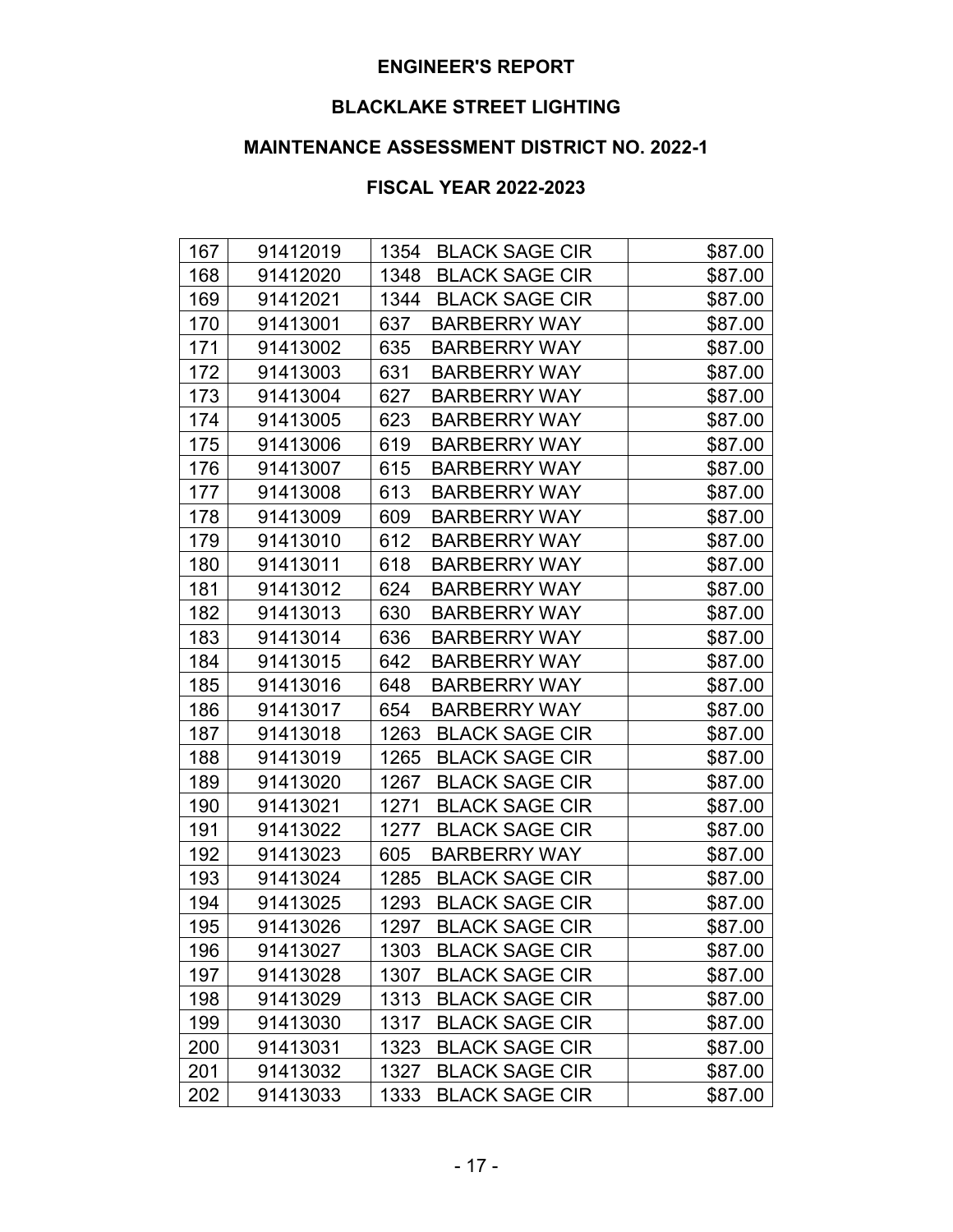# **BLACKLAKE STREET LIGHTING**

# **MAINTENANCE ASSESSMENT DISTRICT NO. 2022-1**

| 203 | 91413034 | 1338<br><b>BLACK SAGE CIR</b> | \$87.00 |
|-----|----------|-------------------------------|---------|
| 204 | 91413035 | <b>BLACK SAGE CIR</b><br>1334 | \$87.00 |
| 205 | 91413036 | <b>BLACK SAGE CIR</b><br>1326 | \$87.00 |
| 206 | 91413037 | 1298<br><b>BLACK SAGE CIR</b> | \$87.00 |
| 207 | 91413038 | 1294<br><b>BLACK SAGE CIR</b> | \$87.00 |
| 208 | 91413039 | 1292<br><b>BLACK SAGE CIR</b> | \$87.00 |
| 209 | 91413040 | <b>BLACK SAGE CIR</b><br>1286 | \$87.00 |
| 210 | 91413041 | <b>BLACK SAGE CIR</b><br>1280 | \$87.00 |
| 211 | 91413042 | <b>BLACK SAGE CIR</b><br>1278 | \$87.00 |
| 212 | 91413043 | 1276<br><b>BLACK SAGE CIR</b> | \$87.00 |
| 213 | 91413044 | <b>BLACK SAGE CIR</b><br>1270 | \$87.00 |
| 214 | 91413045 | 1268<br><b>BLACK SAGE CIR</b> | \$87.00 |
| 215 | 91413046 | 1264<br><b>BLACK SAGE CIR</b> | \$87.00 |
| 216 | 91414001 | <b>BLACK SAGE CIR</b><br>1258 | \$87.00 |
| 217 | 91414002 | 1254<br><b>BLACK SAGE CIR</b> | \$87.00 |
| 218 | 91414003 | 1250<br><b>BLACK SAGE CIR</b> | \$87.00 |
| 219 | 91414004 | 1248<br><b>BLACK SAGE CIR</b> | \$87.00 |
| 220 | 91414005 | 1244<br><b>BLACK SAGE CIR</b> | \$87.00 |
| 221 | 91414006 | <b>BLACK SAGE CIR</b><br>1240 | \$87.00 |
| 222 | 91414007 | 1238<br><b>BLACK SAGE CIR</b> | \$87.00 |
| 223 | 91414008 | <b>BLACK SAGE CIR</b><br>1234 | \$87.00 |
| 224 | 91414009 | 1230<br><b>BLACK SAGE CIR</b> | \$87.00 |
| 225 | 91414010 | 1228<br><b>BLACK SAGE CIR</b> | \$87.00 |
| 226 | 91414011 | <b>BLACK SAGE CIR</b><br>1224 | \$87.00 |
| 227 | 91414012 | 1220<br><b>BLACK SAGE CIR</b> | \$87.00 |
| 228 | 91414013 | <b>BLACK SAGE CIR</b><br>1216 | \$87.00 |
| 229 | 91414014 | 1212<br><b>BLACK SAGE CIR</b> | \$87.00 |
| 230 | 91414015 | 681<br><b>BARBERRY WAY</b>    | \$87.00 |
| 231 | 91414016 | 675<br><b>BARBERRY WAY</b>    | \$87.00 |
| 232 | 91414017 | 667<br><b>BARBERRY WAY</b>    | \$87.00 |
| 233 | 91414018 | 645<br><b>BARBERRY WAY</b>    | \$87.00 |
| 234 | 91414019 | 643<br><b>BARBERRY WAY</b>    | \$87.00 |
| 235 | 91414020 | 641<br><b>BARBERRY WAY</b>    | \$87.00 |
| 236 | 91414021 | 639<br><b>BARBERRY WAY</b>    | \$87.00 |
| 237 | 91414022 | 660<br><b>BARBERRY WAY</b>    | \$87.00 |
| 238 | 91414023 | 666<br><b>BARBERRY WAY</b>    | \$87.00 |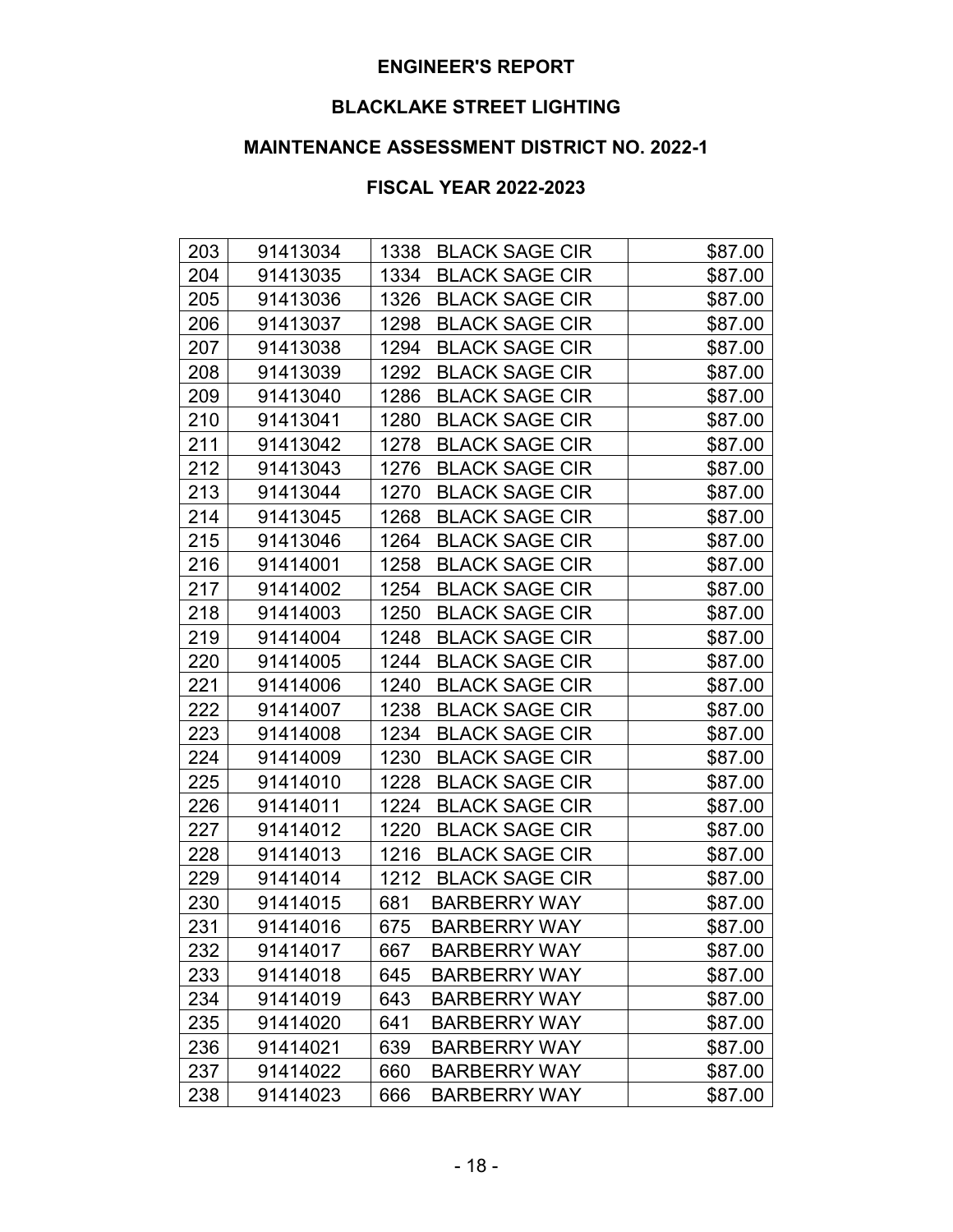# **BLACKLAKE STREET LIGHTING**

# **MAINTENANCE ASSESSMENT DISTRICT NO. 2022-1**

| 239 | 91414024 | 672<br><b>BARBERRY WAY</b>    | \$87.00 |
|-----|----------|-------------------------------|---------|
| 240 | 91414025 | 678<br><b>BARBERRY WAY</b>    | \$87.00 |
| 241 | 91414026 | 684<br><b>BARBERRY WAY</b>    | \$87.00 |
| 242 | 91414027 | <b>BLACK SAGE CIR</b><br>1247 | \$87.00 |
| 243 | 91414028 | 1249<br><b>BLACK SAGE CIR</b> | \$87.00 |
| 244 | 91414029 | 1255<br><b>BLACK SAGE CIR</b> | \$87.00 |
| 245 | 91414030 | <b>BLACK SAGE CIR</b><br>1259 | \$87.00 |
| 246 | 91415002 | 1405<br><b>GOLF COURSE LN</b> | \$87.00 |
| 247 | 91415003 | <b>GOLF COURSE LN</b><br>1407 | \$87.00 |
| 248 | 91415004 | <b>GOLF COURSE LN</b><br>1409 | \$87.00 |
| 249 | 91415005 | 1413<br><b>GOLF COURSE LN</b> | \$87.00 |
| 250 | 91415006 | 1415<br><b>GOLF COURSE LN</b> | \$87.00 |
| 251 | 91415007 | <b>GOLF COURSE LN</b><br>1417 | \$87.00 |
| 252 | 91415008 | <b>GOLF COURSE LN</b><br>1419 | \$87.00 |
| 253 | 91415009 | 1423<br><b>GOLF COURSE LN</b> | \$87.00 |
| 254 | 91415010 | <b>GOLF COURSE LN</b><br>1425 | \$87.00 |
| 255 | 91415011 | <b>GOLF COURSE LN</b><br>1427 | \$87.00 |
| 256 | 91415012 | <b>GOLF COURSE LN</b><br>1429 | \$87.00 |
| 257 | 91415013 | <b>GOLF COURSE LN</b><br>1433 | \$87.00 |
| 258 | 91415014 | 1435<br><b>GOLF COURSE LN</b> | \$87.00 |
| 259 | 91415015 | <b>GOLF COURSE LN</b><br>1437 | \$87.00 |
| 260 | 91415016 | 1439<br><b>GOLF COURSE LN</b> | \$87.00 |
| 261 | 91415017 | <b>GOLF COURSE LN</b><br>1453 | \$87.00 |
| 262 | 91415018 | <b>GOLF COURSE LN</b><br>1455 | \$87.00 |
| 263 | 91415019 | <b>GOLF COURSE LN</b><br>1457 | \$87.00 |
| 264 | 91415020 | 1459<br><b>GOLF COURSE LN</b> | \$87.00 |
| 265 | 91415021 | 1463<br><b>GOLF COURSE LN</b> | \$87.00 |
| 266 | 91415022 | <b>GOLF COURSE LN</b><br>1465 | \$87.00 |
| 267 | 91415023 | <b>GOLF COURSE LN</b><br>1467 | \$87.00 |
| 268 | 91415024 | 1469<br><b>GOLF COURSE LN</b> | \$87.00 |
| 269 | 91415025 | <b>GOLF COURSE LN</b><br>1473 | \$87.00 |
| 270 | 91415026 | 1475<br><b>GOLF COURSE LN</b> | \$87.00 |
| 271 | 91415027 | <b>GOLF COURSE LN</b><br>1477 | \$87.00 |
| 272 | 91415028 | <b>GOLF COURSE LN</b><br>1479 | \$87.00 |
| 273 | 91415029 | <b>GOLF COURSE LN</b><br>1483 | \$87.00 |
| 274 | 91415030 | <b>GOLF COURSE LN</b><br>1485 | \$87.00 |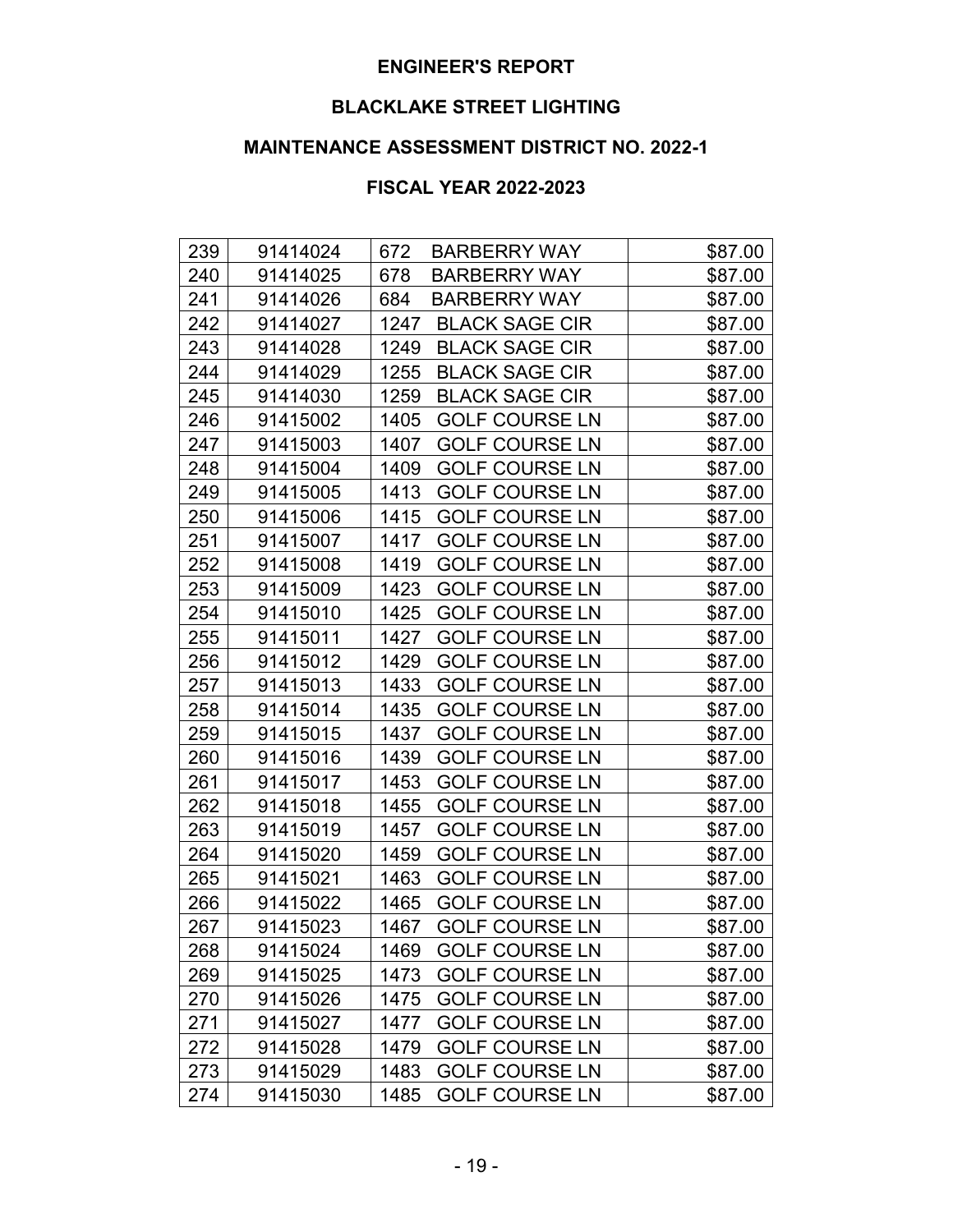# **BLACKLAKE STREET LIGHTING**

# **MAINTENANCE ASSESSMENT DISTRICT NO. 2022-1**

| 275 | 91415031 | 1487<br><b>GOLF COURSE LN</b> | \$87.00 |
|-----|----------|-------------------------------|---------|
| 276 | 91415032 | <b>GOLF COURSE LN</b><br>1489 | \$87.00 |
| 277 | 91415033 | 1403<br><b>GOLF COURSE LN</b> | \$87.00 |
| 278 | 91416001 | <b>TOURNEY HILL L</b><br>1398 | \$87.00 |
| 279 | 91416002 | 1396<br><b>TOURNEY HILL L</b> | \$87.00 |
| 280 | 91416003 | 1394<br><b>TOURNEY HILL L</b> | \$87.00 |
| 281 | 91416004 | 1392<br><b>TOURNEY HILL L</b> | \$87.00 |
| 282 | 91416005 | 1390<br><b>TOURNEY HILL L</b> | \$87.00 |
| 283 | 91416006 | 1388<br><b>TOURNEY HILL L</b> | \$87.00 |
| 284 | 91416007 | <b>TOURNEY HILL L</b><br>1386 | \$87.00 |
| 285 | 91416008 | 1384<br><b>TOURNEY HILL L</b> | \$87.00 |
| 286 | 91416009 | 1382<br><b>TOURNEY HILL L</b> | \$87.00 |
| 287 | 91416010 | 1380<br><b>TOURNEY HILL L</b> | \$87.00 |
| 288 | 91416011 | <b>TOURNEY HILL L</b><br>1378 | \$87.00 |
| 289 | 91416012 | 1376<br><b>TOURNEY HILL L</b> | \$87.00 |
| 290 | 91416013 | TOURNEY HILL L<br>1374        | \$87.00 |
| 291 | 91416014 | <b>TOURNEY HILL L</b><br>1372 | \$87.00 |
| 292 | 91416015 | 1370<br><b>TOURNEY HILL L</b> | \$87.00 |
| 293 | 91416016 | 1368<br><b>TOURNEY HILL L</b> | \$87.00 |
| 294 | 91416017 | <b>TOURNEY HILL L</b><br>1366 | \$87.00 |
| 295 | 91416018 | 1364<br><b>TOURNEY HILL L</b> | \$87.00 |
| 296 | 91416019 | 1362<br><b>TOURNEY HILL L</b> | \$87.00 |
| 297 | 91416020 | <b>TOURNEY HILL L</b><br>1360 | \$87.00 |
| 298 | 91416021 | 1358<br><b>TOURNEY HILL L</b> | \$87.00 |
| 299 | 91416022 | 1356<br><b>TOURNEY HILL L</b> | \$87.00 |
| 300 | 91416023 | <b>TOURNEY HILL L</b><br>1354 | \$87.00 |
| 301 | 91416024 | 1352<br><b>TOURNEY HILL L</b> | \$87.00 |
| 302 | 91416025 | <b>TOURNEY HILL L</b><br>1342 | \$87.00 |
| 303 | 91416026 | <b>TOURNEY HILL L</b><br>1340 | \$87.00 |
| 304 | 91416027 | 1338<br><b>TOURNEY HILL L</b> | \$87.00 |
| 305 | 91416028 | 1336<br><b>TOURNEY HILL L</b> | \$87.00 |
| 306 | 91416029 | 1334<br><b>TOURNEY HILL L</b> | \$87.00 |
| 307 | 91416030 | 1332<br><b>TOURNEY HILL L</b> | \$87.00 |
| 308 | 91416031 | TOURNEY HILL L<br>1330        | \$87.00 |
| 309 | 91416032 | <b>TOURNEY HILL L</b><br>1328 | \$87.00 |
| 310 | 91416033 | <b>TOURNEY HILL L</b><br>1350 | \$87.00 |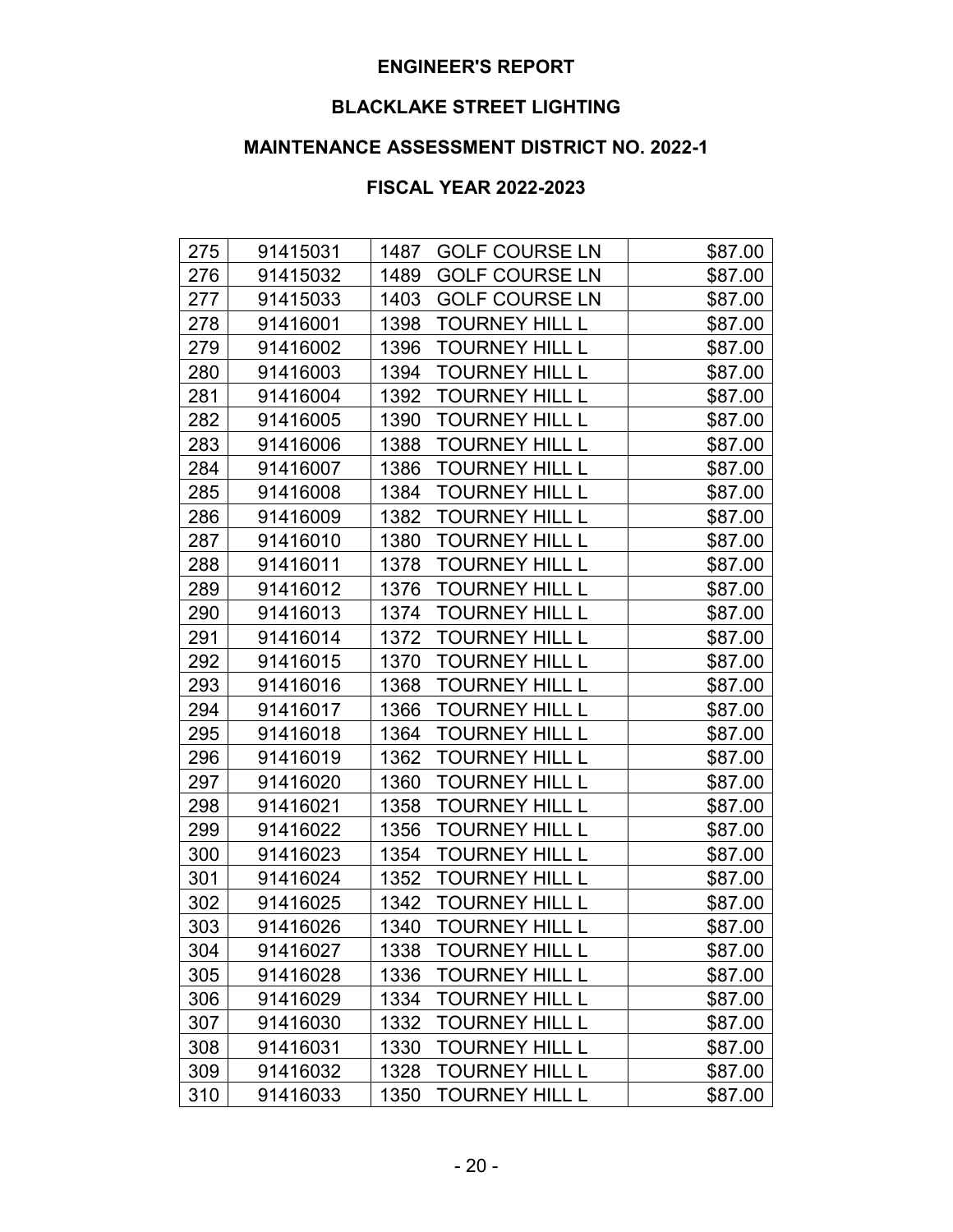# **BLACKLAKE STREET LIGHTING**

# **MAINTENANCE ASSESSMENT DISTRICT NO. 2022-1**

| 311 | 91416034 | 1348 | <b>TOURNEY HILL L</b> | \$87.00 |
|-----|----------|------|-----------------------|---------|
| 312 | 91416035 | 1346 | TOURNEY HILL L        | \$87.00 |
| 313 | 91416036 | 1344 | <b>TOURNEY HILL L</b> | \$87.00 |
| 314 | 91419001 | 622  | <b>RIVIERA CIRCLE</b> | \$87.00 |
| 315 | 91419002 | 626  | <b>RIVIERA CIRCLE</b> | \$87.00 |
| 316 | 91419003 | 630  | <b>RIVIERA CIRCLE</b> | \$87.00 |
| 317 | 91419004 | 634  | <b>RIVIERA CIRCLE</b> | \$87.00 |
| 318 | 91419005 | 638  | <b>RIVIERA CIRCLE</b> | \$87.00 |
| 319 | 91419006 | 642  | <b>RIVIERA CIRCLE</b> | \$87.00 |
| 320 | 91419007 | 646  | <b>RIVIERA CIRCLE</b> | \$87.00 |
| 321 | 91419008 | 650  | <b>RIVIERA CIRCLE</b> | \$87.00 |
| 322 | 91419009 | 654  | <b>RIVIERA CIRCLE</b> | \$87.00 |
| 323 | 91419010 | 658  | <b>RIVIERA CIRCLE</b> | \$87.00 |
| 324 | 91419011 | 648  | <b>WOODGREEN WAY</b>  | \$87.00 |
| 325 | 91419012 | 654  | <b>WOODGREEN WAY</b>  | \$87.00 |
| 326 | 91419013 | 658  | <b>WOODGREEN WAY</b>  | \$87.00 |
| 327 | 91419014 | 662  | <b>WOODGREEN WAY</b>  | \$87.00 |
| 328 | 91419015 | 668  | <b>WOODGREEN WAY</b>  | \$87.00 |
| 329 | 91419016 | 674  | <b>WOODGREEN WAY</b>  | \$87.00 |
| 330 | 91419017 | 678  | <b>WOODGREEN WAY</b>  | \$87.00 |
| 331 | 91419018 | 682  | <b>WOODGREEN WAY</b>  | \$87.00 |
| 332 | 91419020 | 689  | <b>WOODGREEN WAY</b>  | \$87.00 |
| 333 | 91419021 | 685  | <b>WOODGREEN WAY</b>  | \$87.00 |
| 334 | 91419022 | 681  | <b>WOODGREEN WAY</b>  | \$87.00 |
| 335 | 91419023 | 677  | WOODGREEN WAY         | \$87.00 |
| 336 | 91419028 | 649  | <b>WOODGREEN WAY</b>  | \$87.00 |
| 337 | 91419029 | 645  | <b>WOODGREEN WAY</b>  | \$87.00 |
| 338 | 91419030 | 641  | <b>WOODGREEN WAY</b>  | \$87.00 |
| 339 | 91419031 | 637  | <b>WOODGREEN WAY</b>  | \$87.00 |
| 340 | 91419032 | 629  | <b>WOODGREEN WAY</b>  | \$87.00 |
| 341 | 91419033 | 625  | <b>WOODGREEN WAY</b>  | \$87.00 |
| 342 | 91419034 | 619  | <b>RIVIERA CIRCLE</b> | \$87.00 |
| 343 | 91419035 | 623  | <b>RIVIERA CIRCLE</b> | \$87.00 |
| 344 | 91419036 | 633  | <b>RIVIERA CIRCLE</b> | \$87.00 |
| 345 | 91419037 | 637  | <b>RIVIERA CIRCLE</b> | \$87.00 |
| 346 | 91419038 | 645  | <b>RIVIERA CIRCLE</b> | \$87.00 |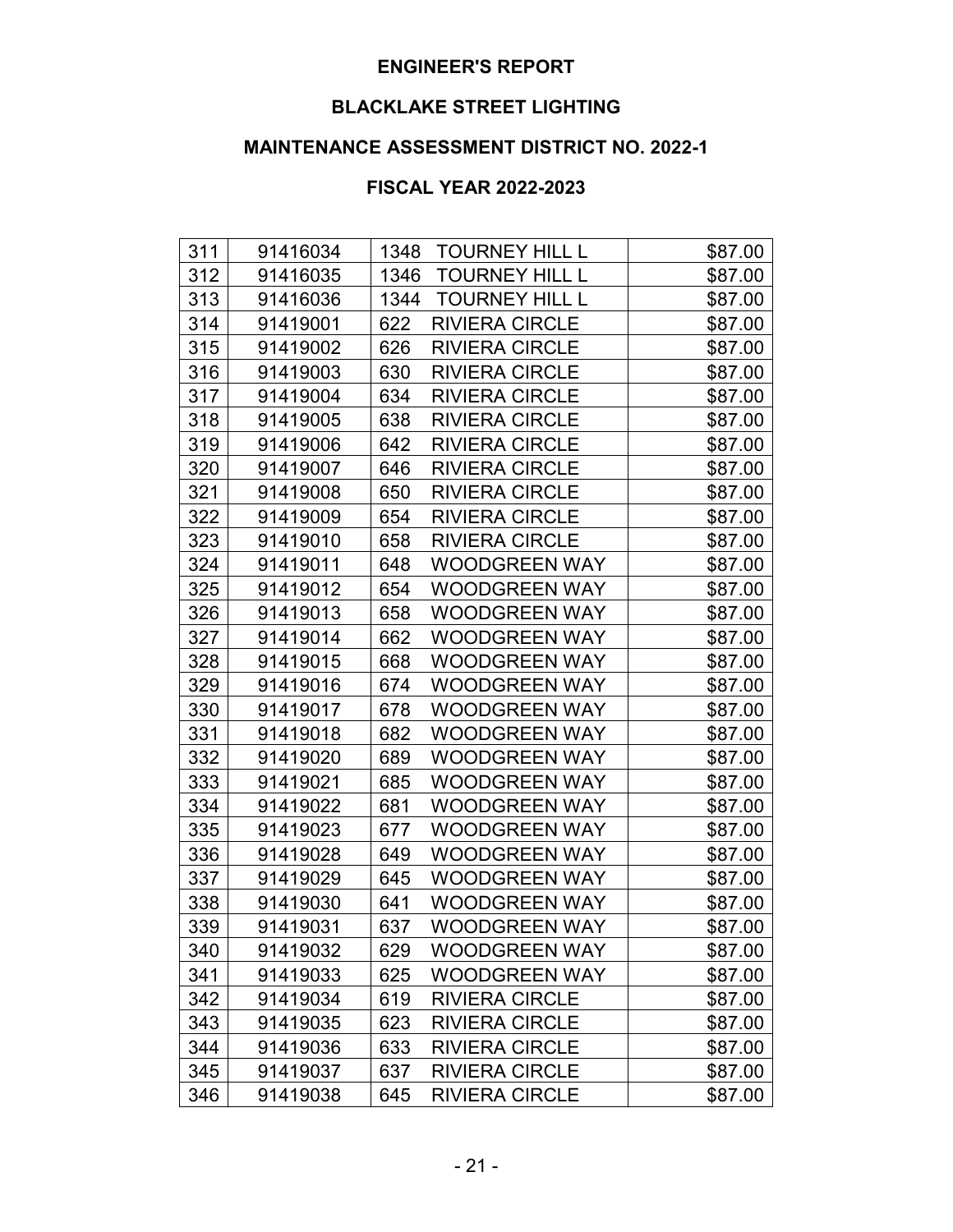# **BLACKLAKE STREET LIGHTING**

# **MAINTENANCE ASSESSMENT DISTRICT NO. 2022-1**

| 347 | 91419039 | 649<br><b>RIVIERA CIRCLE</b>  | \$87.00 |
|-----|----------|-------------------------------|---------|
| 348 | 91419040 | 653<br><b>RIVIERA CIRCLE</b>  | \$87.00 |
| 349 | 91419041 | 657<br><b>RIVIERA CIRCLE</b>  | \$87.00 |
| 350 | 91419042 | 634<br><b>WOODGREEN WAY</b>   | \$87.00 |
| 351 | 91419043 | 630<br><b>WOODGREEN WAY</b>   | \$87.00 |
| 352 | 91419055 | 669<br><b>WOODGREEN WAY</b>   | \$87.00 |
| 353 | 91419056 | <b>WOODGREEN WAY</b><br>653   | \$87.00 |
| 354 | 91419057 | 657<br><b>WOODGREEN WAY</b>   | \$87.00 |
| 355 | 91419058 | 673<br><b>WOODGREEN WAY</b>   | \$87.00 |
| 356 | 91419060 | 690<br><b>WOODGREEN WAY</b>   | \$87.00 |
| 357 | 91440001 | 1290<br><b>ST ANDREWS WAY</b> | \$87.00 |
| 358 | 91440002 | 1286<br><b>ST ANDREWS WAY</b> | \$87.00 |
| 359 | 91440003 | 1284<br><b>ST ANDREWS WAY</b> | \$87.00 |
| 360 | 91440004 | <b>ST ANDREWS WAY</b><br>1280 | \$87.00 |
| 361 | 91440005 | 1276<br><b>ST ANDREWS WAY</b> | \$87.00 |
| 362 | 91440006 | 1272<br><b>ST ANDREWS WAY</b> | \$87.00 |
| 363 | 91440007 | <b>ST ANDREWS WAY</b><br>1268 | \$87.00 |
| 364 | 91440008 | 1264<br><b>ST ANDREWS WAY</b> | \$87.00 |
| 365 | 91440009 | <b>ST ANDREWS WAY</b><br>1260 | \$87.00 |
| 366 | 91440010 | 1256<br><b>ST ANDREWS WAY</b> | \$87.00 |
| 367 | 91440011 | <b>ST ANDREWS WAY</b><br>1252 | \$87.00 |
| 368 | 91440012 | 1248<br><b>ST ANDREWS WAY</b> | \$87.00 |
| 369 | 91440013 | <b>ST ANDREWS WAY</b><br>1244 | \$87.00 |
| 370 | 91441001 | 496<br><b>COLONIAL PLACE</b>  | \$87.00 |
| 371 | 91441002 | 490<br><b>COLONIAL PLACE</b>  | \$87.00 |
| 372 | 91441003 | <b>TEE COURT</b><br>465       | \$87.00 |
| 373 | 91441004 | 445<br><b>TEE COURT</b>       | \$87.00 |
| 374 | 91441005 | 420<br><b>TEE COURT</b>       | \$87.00 |
| 375 | 91441006 | <b>TEE COURT</b><br>440       | \$87.00 |
| 376 | 91441007 | 460<br><b>TEE COURT</b>       | \$87.00 |
| 377 | 91441008 | 480<br><b>COLONIAL PLACE</b>  | \$87.00 |
| 378 | 91441009 | <b>COLONIAL PLACE</b><br>470  | \$87.00 |
| 379 | 91441010 | 460<br><b>COLONIAL PLACE</b>  | \$87.00 |
| 380 | 91441011 | 450<br><b>COLONIAL PLACE</b>  | \$87.00 |
| 381 | 91441014 | <b>COLONIAL PLACE</b><br>420  | \$87.00 |
| 382 | 91441015 | <b>COLONIAL PLACE</b><br>495  | \$87.00 |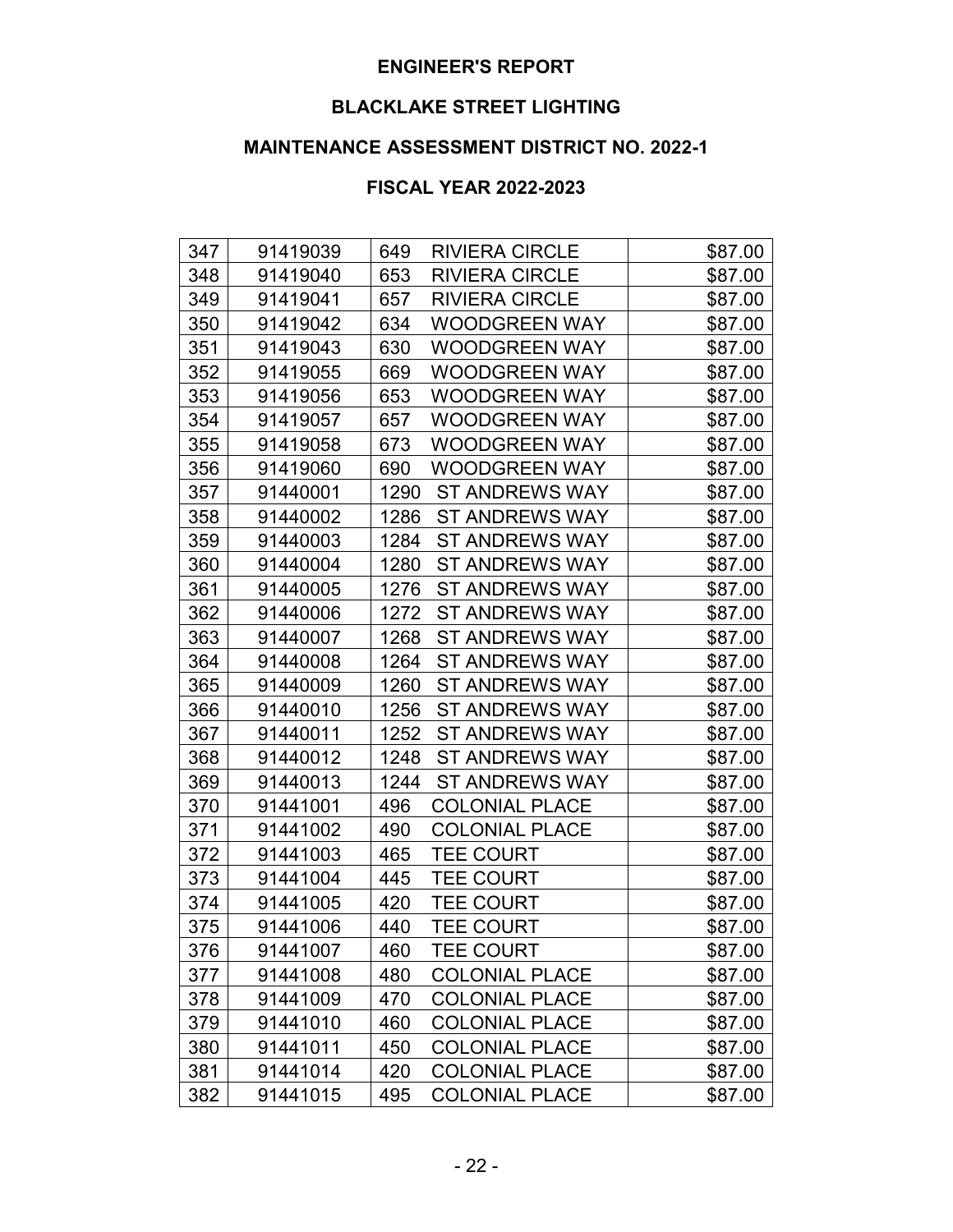# **BLACKLAKE STREET LIGHTING**

# **MAINTENANCE ASSESSMENT DISTRICT NO. 2022-1**

| 383 | 91441016 | 485<br><b>COLONIAL PLACE</b> | \$87.00 |
|-----|----------|------------------------------|---------|
| 384 | 91441017 | 475<br><b>COLONIAL PLACE</b> | \$87.00 |
| 385 | 91441018 | <b>COLONIAL PLACE</b><br>465 | \$87.00 |
| 386 | 91441019 | <b>COLONIAL PLACE</b><br>455 | \$87.00 |
| 387 | 91441020 | <b>COLONIAL PLACE</b><br>445 | \$87.00 |
| 388 | 91441022 | <b>COLONIAL PLACE</b><br>425 | \$87.00 |
| 389 | 91441023 | 415<br><b>COLONIAL PLACE</b> | \$87.00 |
| 390 | 91441024 | <b>COLONIAL PLACE</b><br>410 | \$87.00 |
| 391 | 91441027 | <b>COLONIAL PLACE</b><br>440 | \$87.00 |
| 392 | 91441028 | 430<br><b>COLONIAL PLACE</b> | \$87.00 |
| 393 | 91441029 | 435<br><b>COLONIAL PLACE</b> | \$87.00 |
| 394 | 91442001 | 1196<br><b>OAKMONT PLACE</b> | \$87.00 |
| 395 | 91442002 | 1190<br><b>OAKMONT PLACE</b> | \$87.00 |
| 396 | 91442003 | 1184<br><b>OAKMONT PLACE</b> | \$87.00 |
| 397 | 91442004 | 1178<br><b>OAKMONT PLACE</b> | \$87.00 |
| 398 | 91442005 | 1172<br><b>OAKMONT PLACE</b> | \$87.00 |
| 399 | 91442006 | 1166<br><b>OAKMONT PLACE</b> | \$87.00 |
| 400 | 91442007 | 1160<br><b>OAKMONT PLACE</b> | \$87.00 |
| 401 | 91442008 | 1154<br><b>OAKMONT PLACE</b> | \$87.00 |
| 402 | 91442009 | 1148<br><b>OAKMONT PLACE</b> | \$87.00 |
| 403 | 91442010 | 1142<br><b>OAKMONT PLACE</b> | \$87.00 |
| 404 | 91442011 | 1136<br><b>OAKMONT PLACE</b> | \$87.00 |
| 405 | 91442012 | 1130<br><b>OAKMONT PLACE</b> | \$87.00 |
| 406 | 91442013 | 1124<br><b>OAKMONT PLACE</b> | \$87.00 |
| 407 | 91442014 | 1118<br><b>OAKMONT PLACE</b> | \$87.00 |
| 408 | 91442015 | 1112<br><b>OAKMONT PLACE</b> | \$87.00 |
| 409 | 91442016 | 1106<br><b>OAKMONT PLACE</b> | \$87.00 |
| 410 | 91442017 | <b>OAKMONT PLACE</b><br>1105 | \$87.00 |
| 411 | 91442018 | 1115<br><b>OAKMONT PLACE</b> | \$87.00 |
| 412 | 91442019 | 1125<br><b>OAKMONT PLACE</b> | \$87.00 |
| 413 | 91442020 | 1135<br><b>OAKMONT PLACE</b> | \$87.00 |
| 414 | 91442021 | 1155<br><b>OAKMONT PLACE</b> | \$87.00 |
| 415 | 91442022 | 1141<br><b>OAKMONT PLACE</b> | \$87.00 |
| 416 | 91442023 | 1145<br><b>OAKMONT PLACE</b> | \$87.00 |
| 417 | 91442024 | <b>LINKS DRIVE</b><br>460    | \$87.00 |
| 418 | 91442025 | <b>LINKS DRIVE</b><br>470    | \$87.00 |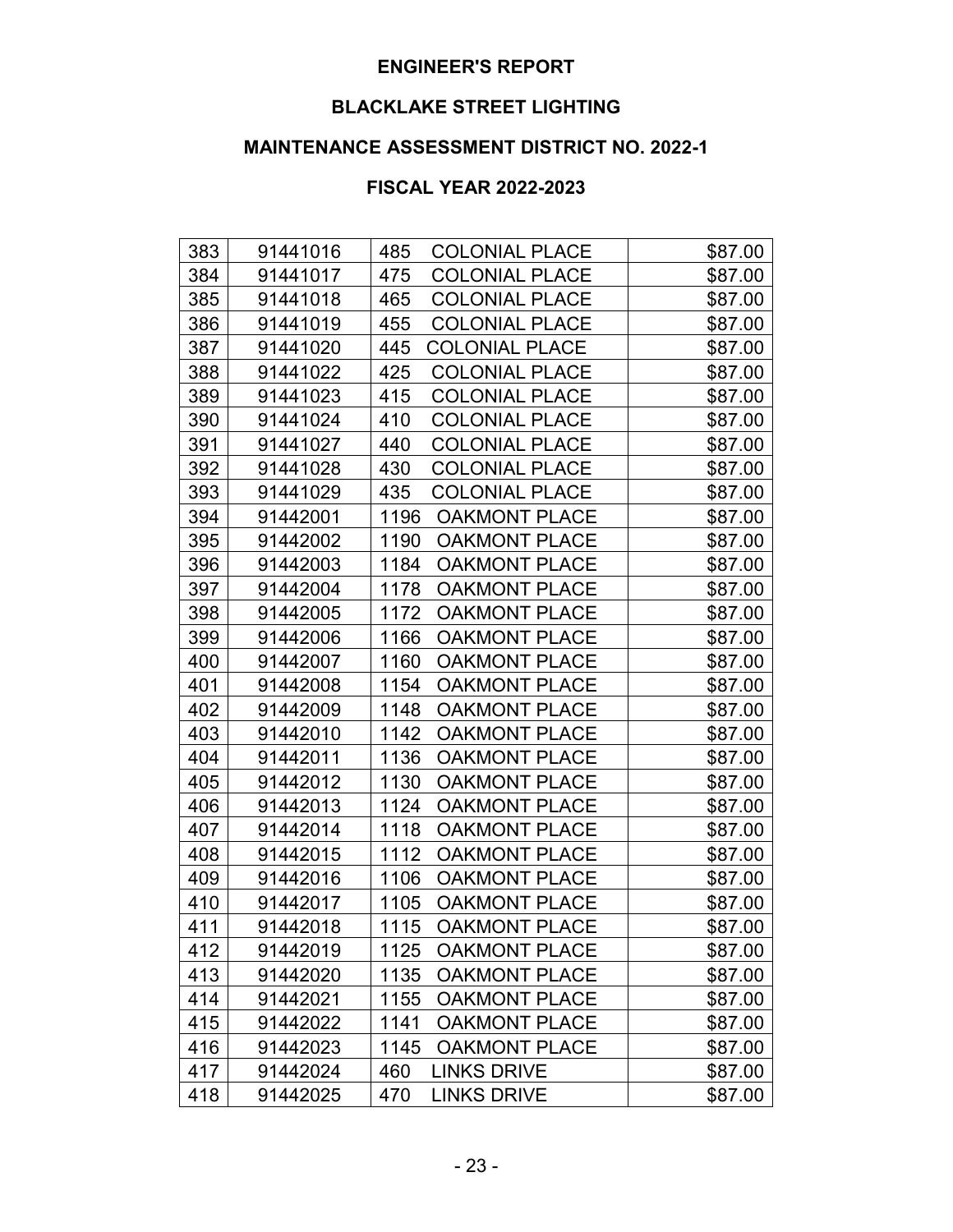# **BLACKLAKE STREET LIGHTING**

# **MAINTENANCE ASSESSMENT DISTRICT NO. 2022-1**

| 419 | 91442026 | 480<br><b>LINKS DRIVE</b>     | \$87.00 |
|-----|----------|-------------------------------|---------|
| 420 | 91442027 | <b>LINKS DRIVE</b><br>490     | \$87.00 |
| 421 | 91443001 | 1090<br><b>REDBERRY PLACE</b> | \$87.00 |
| 422 | 91443002 | 1080<br><b>REDBERRY PLACE</b> | \$87.00 |
| 423 | 91443003 | 1050<br><b>REDBERRY PLACE</b> | \$87.00 |
| 424 | 91443004 | 1040<br><b>REDBERRY PLACE</b> | \$87.00 |
| 425 | 91443005 | 1020<br><b>REDBERRY PLACE</b> | \$87.00 |
| 426 | 91443006 | 1010<br><b>REDBERRY PLACE</b> | \$87.00 |
| 427 | 91443007 | 1035<br><b>REDBERRY PLACE</b> | \$87.00 |
| 428 | 91443008 | 1022<br><b>WAILEA WAY</b>     | \$87.00 |
| 429 | 91443009 | 1012<br><b>WAILEA WAY</b>     | \$87.00 |
| 430 | 91443010 | 1002<br><b>WAILEA WAY</b>     | \$87.00 |
| 431 | 91443011 | 1001<br><b>WAILEA WAY</b>     | \$87.00 |
| 432 | 91443012 | 1011<br><b>WAILEA WAY</b>     | \$87.00 |
| 433 | 91443013 | 1021<br><b>WAILEA WAY</b>     | \$87.00 |
| 434 | 91443014 | 1031<br><b>WAILEA WAY</b>     | \$87.00 |
| 435 | 91443015 | 1041<br><b>WAILEA WAY</b>     | \$87.00 |
| 436 | 91443016 | 1051<br><b>WAILEA WAY</b>     | \$87.00 |
| 437 | 91444001 | 595<br><b>WOODGREEN WAY</b>   | \$87.00 |
| 438 | 91444002 | <b>WOODGREEN WAY</b><br>591   | \$87.00 |
| 439 | 91444003 | 587<br><b>WOODGREEN WAY</b>   | \$87.00 |
| 440 | 91444004 | 583<br><b>WOODGREEN WAY</b>   | \$87.00 |
| 441 | 91444005 | <b>WOODGREEN WAY</b><br>579   | \$87.00 |
| 442 | 91444006 | 575<br><b>WOODGREEN WAY</b>   | \$87.00 |
| 443 | 91444007 | <b>WOODGREEN WAY</b><br>571   | \$87.00 |
| 444 | 91444008 | 567<br><b>WOODGREEN WAY</b>   | \$87.00 |
| 445 | 91444009 | <b>WOODGREEN WAY</b><br>563   | \$87.00 |
| 446 | 91444011 | <b>RIVIERA CIRCLE</b><br>556  | \$87.00 |
| 447 | 91444012 | <b>RIVIERA CIRCLE</b><br>560  | \$87.00 |
| 448 | 91444013 | 564<br><b>RIVIERA CIRCLE</b>  | \$87.00 |
| 449 | 91444014 | 568<br><b>RIVIERA CIRCLE</b>  | \$87.00 |
| 450 | 91444015 | <b>RIVIERA CIRCLE</b><br>572  | \$87.00 |
| 451 | 91444016 | 576<br><b>RIVIERA CIRCLE</b>  | \$87.00 |
| 452 | 91444017 | <b>RIVIERA CIRCLE</b><br>580  | \$87.00 |
| 453 | 91444018 | <b>RIVIERA CIRCLE</b><br>584  | \$87.00 |
| 454 | 91444019 | 588<br><b>RIVIERA CIRCLE</b>  | \$87.00 |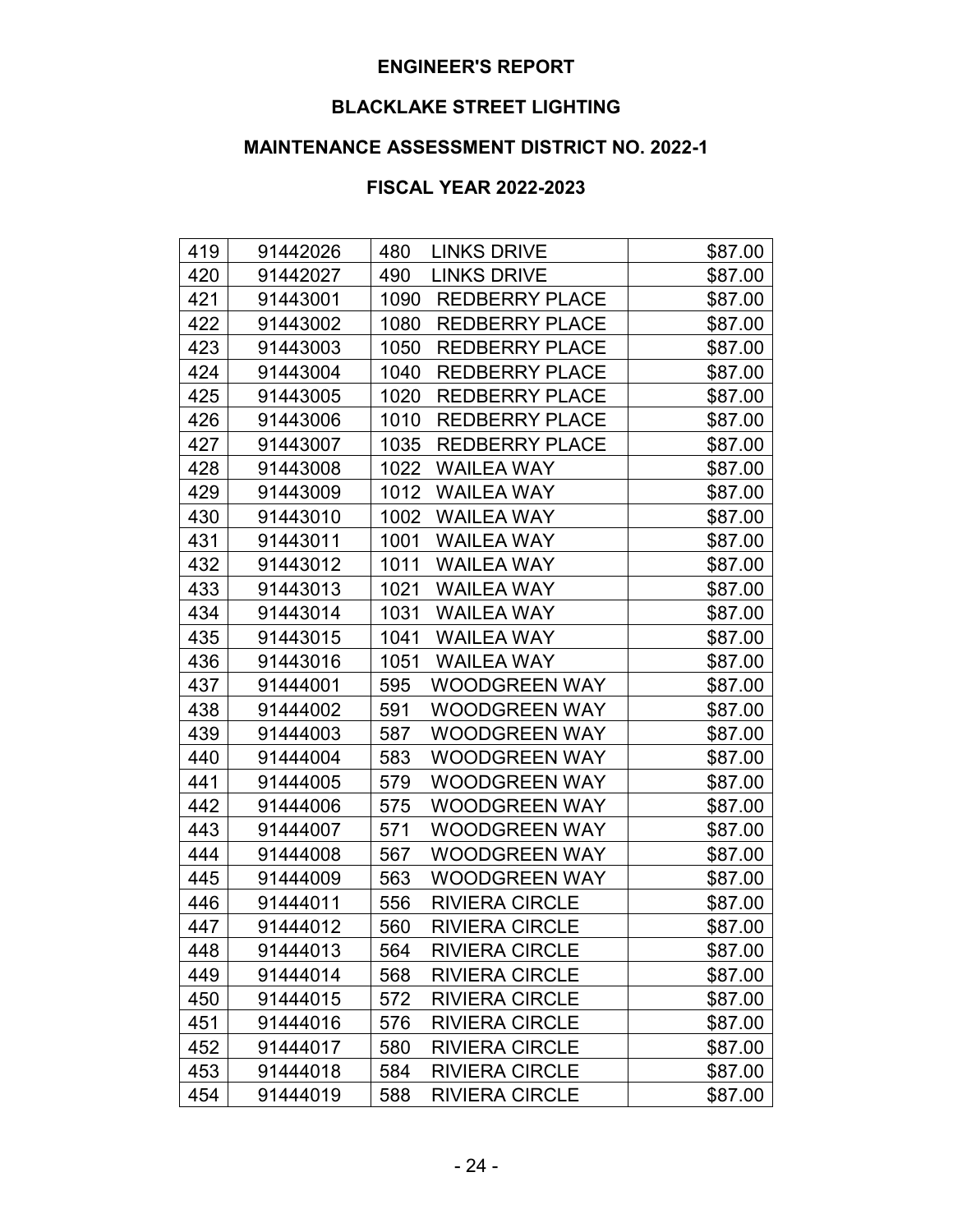# **BLACKLAKE STREET LIGHTING**

# **MAINTENANCE ASSESSMENT DISTRICT NO. 2022-1**

| 455 | 91444020 | 1533<br><b>CHAMPIONS LANE</b> | \$87.00 |
|-----|----------|-------------------------------|---------|
| 456 | 91444021 | <b>CHAMPIONS LANE</b><br>1529 | \$87.00 |
| 457 | 91444022 | <b>CHAMPIONS LANE</b><br>1523 | \$87.00 |
| 458 | 91444023 | <b>CHAMPIONS LANE</b><br>1517 | \$87.00 |
| 459 | 91444024 | <b>CHAMPIONS LANE</b><br>1511 | \$87.00 |
| 460 | 91444025 | 1505<br><b>CHAMPIONS LANE</b> | \$87.00 |
| 461 | 91444026 | <b>CHAMPIONS LANE</b><br>1506 | \$87.00 |
| 462 | 91444027 | 1512<br><b>CHAMPIONS LANE</b> | \$87.00 |
| 463 | 91444028 | <b>CHAMPIONS LANE</b><br>1518 | \$87.00 |
| 464 | 91444029 | <b>CHAMPIONS LANE</b><br>1524 | \$87.00 |
| 465 | 91444030 | 1530<br><b>CHAMPIONS LANE</b> | \$87.00 |
| 466 | 91444031 | <b>CHAMPIONS LANE</b><br>1536 | \$87.00 |
| 467 | 91444033 | 621<br><b>WOODGREEN WAY</b>   | \$87.00 |
| 468 | 91444034 | <b>WOODGREEN WAY</b><br>617   | \$87.00 |
| 469 | 91444035 | 613<br><b>WOODGREEN WAY</b>   | \$87.00 |
| 470 | 91444036 | 609<br><b>WOODGREEN WAY</b>   | \$87.00 |
| 471 | 91444037 | 605<br><b>WOODGREEN WAY</b>   | \$87.00 |
| 472 | 91444038 | 622<br><b>MASTERS CIRCLE</b>  | \$87.00 |
| 473 | 91444039 | <b>MASTERS CIRCLE</b><br>618  | \$87.00 |
| 474 | 91444040 | 614<br><b>MASTERS CIRCLE</b>  | \$87.00 |
| 475 | 91444041 | 610<br><b>MASTERS CIRCLE</b>  | \$87.00 |
| 476 | 91444042 | 606<br><b>MASTERS CIRCLE</b>  | \$87.00 |
| 477 | 91444043 | <b>MASTERS CIRCLE</b><br>602  | \$87.00 |
| 478 | 91444044 | 596<br><b>MASTERS CIRCLE</b>  | \$87.00 |
| 479 | 91444045 | 592<br><b>MASTERS CIRCLE</b>  | \$87.00 |
| 480 | 91444046 | <b>MASTERS CIRCLE</b><br>588  | \$87.00 |
| 481 | 91444047 | 584<br><b>MASTERS CIRCLE</b>  | \$87.00 |
| 482 | 91444048 | 580<br><b>MASTERS CIRCLE</b>  | \$87.00 |
| 483 | 91444049 | <b>MASTERS CIRCLE</b><br>576  | \$87.00 |
| 484 | 91444050 | 572<br><b>MASTERS CIRCLE</b>  | \$87.00 |
| 485 | 91444051 | <b>MASTERS CIRCLE</b><br>568  | \$87.00 |
| 486 | 91444052 | 564<br><b>MASTERS CIRCLE</b>  | \$87.00 |
| 487 | 91444053 | <b>RIVIERA CIRCLE</b><br>545  | \$87.00 |
| 488 | 91444054 | <b>RIVIERA CIRCLE</b><br>549  | \$87.00 |
| 489 | 91444055 | <b>RIVIERA CIRCLE</b><br>553  | \$87.00 |
| 490 | 91444056 | 557<br><b>RIVIERA CIRCLE</b>  | \$87.00 |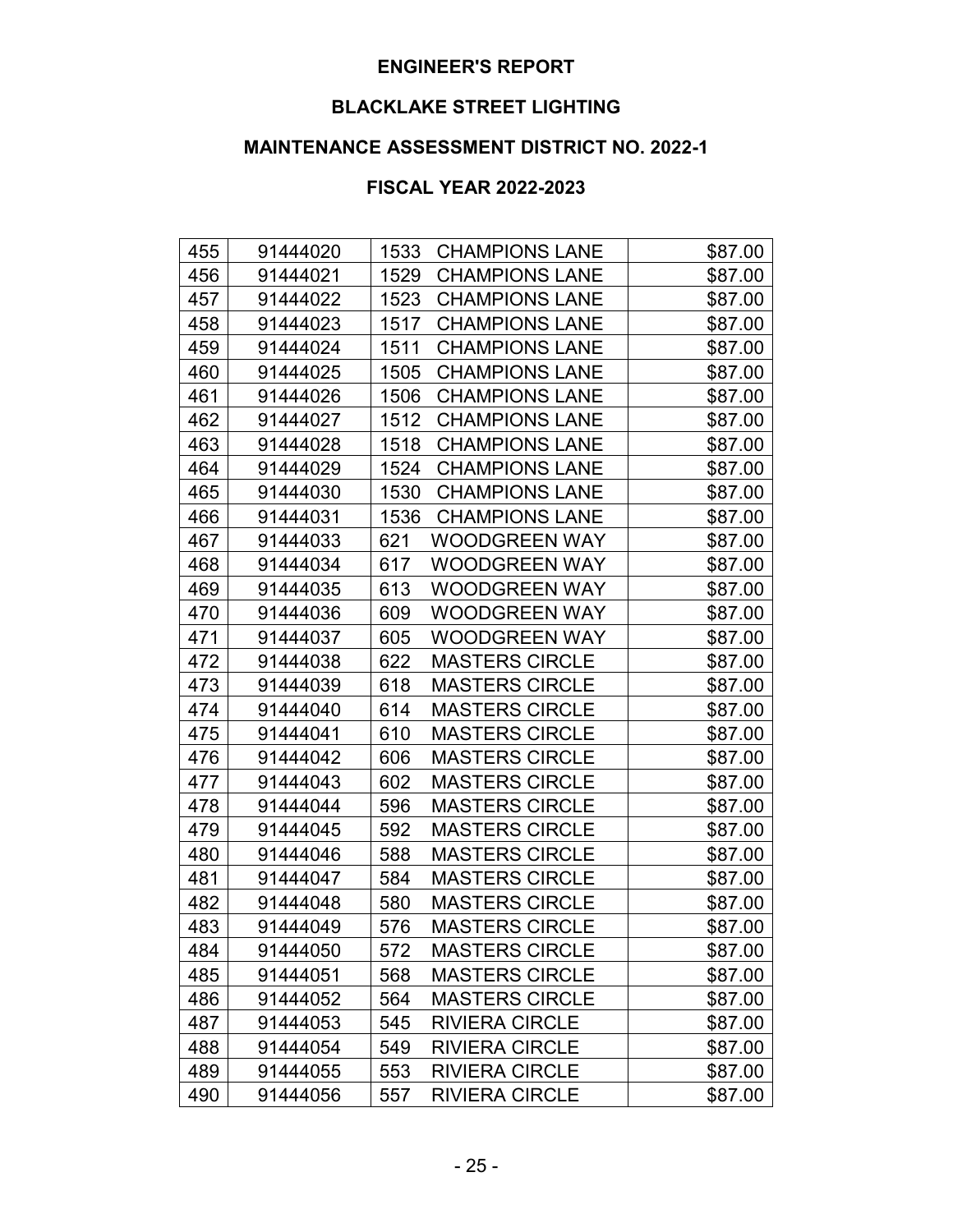# **BLACKLAKE STREET LIGHTING**

# **MAINTENANCE ASSESSMENT DISTRICT NO. 2022-1**

| 491 | 91444057 | 561<br><b>RIVIERA CIRCLE</b> | \$87.00 |
|-----|----------|------------------------------|---------|
| 492 | 91444058 | <b>RIVIERA CIRCLE</b><br>565 | \$87.00 |
| 493 | 91444059 | <b>RIVIERA CIRCLE</b><br>571 | \$87.00 |
| 494 | 91444060 | <b>RIVIERA CIRCLE</b><br>579 | \$87.00 |
| 495 | 91444061 | 587<br><b>RIVIERA CIRCLE</b> | \$87.00 |
| 496 | 91444062 | 605<br><b>RIVIERA CIRCLE</b> | \$87.00 |
| 497 | 91444063 | 611<br><b>RIVIERA CIRCLE</b> | \$87.00 |
| 498 | 91444064 | <b>RIVIERA CIRCLE</b><br>615 | \$87.00 |
| 499 | 91444067 | <b>WOODGREEN WAY</b><br>618  | \$87.00 |
| 500 | 91444068 | 622<br><b>WOODGREEN WAY</b>  | \$87.00 |
| 501 | 91445001 | <b>JONES LANE</b><br>510     | \$87.00 |
| 502 | 91445002 | 520<br><b>JONES LANE</b>     | \$87.00 |
| 503 | 91445003 | <b>JONES LANE</b><br>530     | \$87.00 |
| 504 | 91445004 | 1620<br><b>SARAZEN COURT</b> | \$87.00 |
| 505 | 91445005 | 1630<br><b>SARAZEN COURT</b> | \$87.00 |
| 506 | 91445006 | 1635<br><b>SARAZEN COURT</b> | \$87.00 |
| 507 | 91445007 | 1625<br><b>SARAZEN COURT</b> | \$87.00 |
| 508 | 91445008 | <b>JONES LANE</b><br>550     | \$87.00 |
| 509 | 91445009 | <b>JONES LANE</b><br>560     | \$87.00 |
| 510 | 91445010 | 1585<br><b>HOGAN COURT</b>   | \$87.00 |
| 511 | 91445011 | 1575<br><b>HOGAN COURT</b>   | \$87.00 |
| 512 | 91445012 | 1565<br><b>HOGAN COURT</b>   | \$87.00 |
| 513 | 91445013 | <b>HOGAN COURT</b><br>1555   | \$87.00 |
| 514 | 91445014 | 1545<br><b>HOGAN COURT</b>   | \$87.00 |
| 515 | 91445015 | 1535<br><b>HOGAN COURT</b>   | \$87.00 |
| 516 | 91445016 | 1525<br><b>HOGAN COURT</b>   | \$87.00 |
| 517 | 91445017 | 1515<br><b>HOGAN COURT</b>   | \$87.00 |
| 518 | 91445018 | <b>HOGAN COURT</b><br>1510   | \$87.00 |
| 519 | 91445019 | 1520<br><b>HOGAN COURT</b>   | \$87.00 |
| 520 | 91445020 | 535<br><b>SNEAD LANE</b>     | \$87.00 |
| 521 | 91445021 | 525<br><b>SNEAD LANE</b>     | \$87.00 |
| 522 | 91445022 | 515<br><b>SNEAD LANE</b>     | \$87.00 |
| 523 | 91445023 | 510<br><b>SNEAD LANE</b>     | \$87.00 |
| 524 | 91445024 | 520<br><b>SNEAD LANE</b>     | \$87.00 |
| 525 | 91445025 | 530<br><b>SNEAD LANE</b>     | \$87.00 |
| 526 | 91445026 | 540<br><b>SNEAD LANE</b>     | \$87.00 |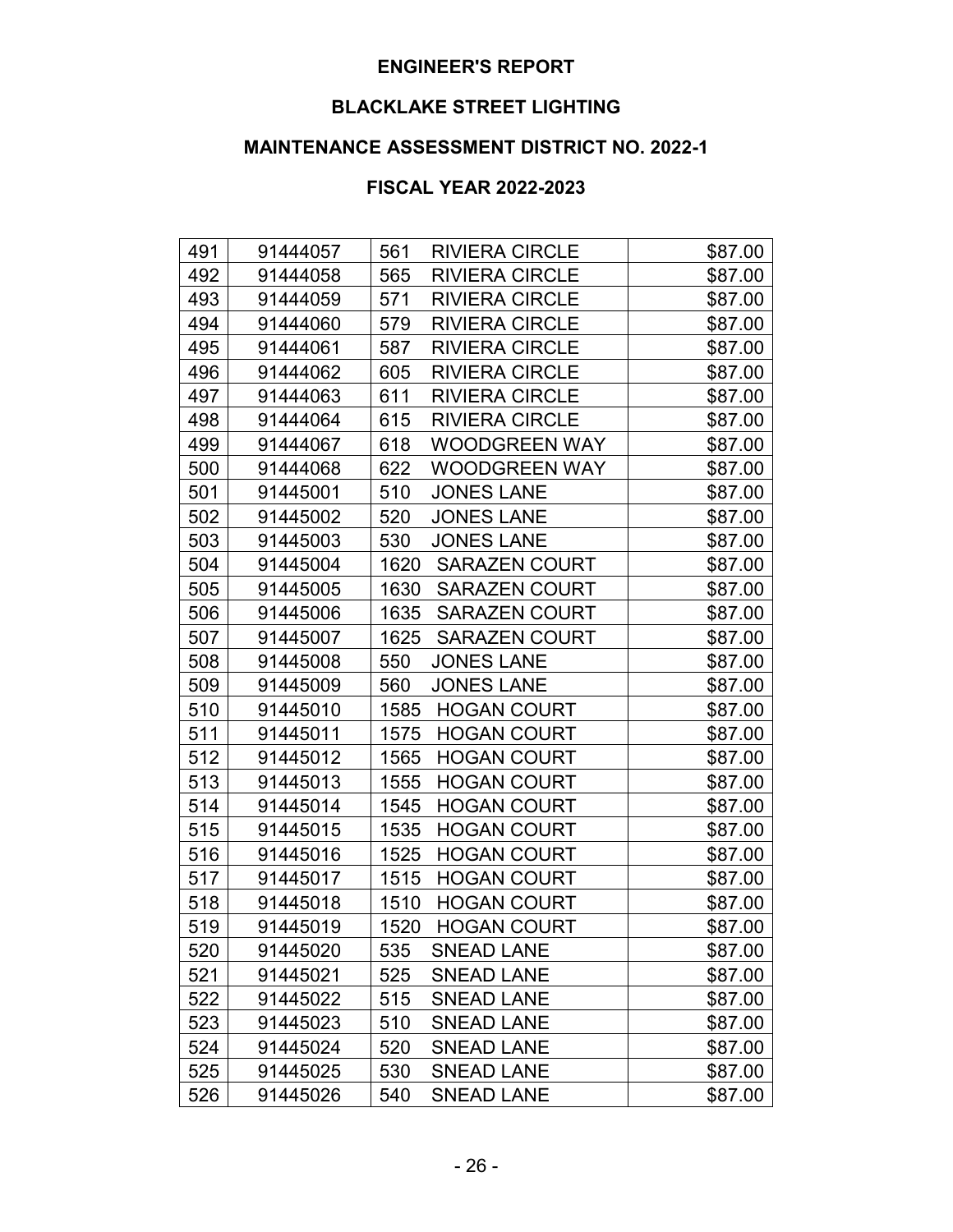# **BLACKLAKE STREET LIGHTING**

# **MAINTENANCE ASSESSMENT DISTRICT NO. 2022-1**

| 527 | 91445027 | 555 | <b>JONES LANE</b>    | \$87.00 |
|-----|----------|-----|----------------------|---------|
| 528 | 91445028 | 545 | <b>JONES LANE</b>    | \$87.00 |
| 529 | 91445029 | 535 | <b>JONES LANE</b>    | \$87.00 |
| 530 | 91445030 | 525 | <b>JONES LANE</b>    | \$87.00 |
| 531 | 91445031 | 515 | <b>JONES LANE</b>    | \$87.00 |
| 532 | 91446001 | 510 | <b>VARDON COURT</b>  | \$87.00 |
| 533 | 91446002 | 520 | <b>VARDON COURT</b>  | \$87.00 |
| 534 | 91446003 | 530 | <b>VARDON COURT</b>  | \$87.00 |
| 535 | 91446004 | 540 | <b>VARDON COURT</b>  | \$87.00 |
| 536 | 91446005 | 550 | <b>VARDON COURT</b>  | \$87.00 |
| 537 | 91446006 | 560 | <b>VARDON COURT</b>  | \$87.00 |
| 538 | 91446007 | 570 | <b>VARDON COURT</b>  | \$87.00 |
| 539 | 91446008 | 580 | <b>VARDON COURT</b>  | \$87.00 |
| 540 | 91446009 | 590 | <b>VARDON COURT</b>  | \$87.00 |
| 541 | 91446010 | 595 | <b>VARDON COURT</b>  | \$87.00 |
| 542 | 91446011 | 529 | <b>BYRON LANE</b>    | \$87.00 |
| 543 | 91446012 | 525 | <b>BYRON LANE</b>    | \$87.00 |
| 544 | 91446013 | 515 | <b>BYRON LANE</b>    | \$87.00 |
| 545 | 91446014 | 505 | <b>BYRON LANE</b>    | \$87.00 |
| 546 | 91446015 | 510 | <b>BYRON LANE</b>    | \$87.00 |
| 547 | 91446016 | 520 | <b>BYRON LANE</b>    | \$87.00 |
| 548 | 91446017 | 530 | <b>BYRON LANE</b>    | \$87.00 |
| 549 | 91446018 | 540 | <b>BYRON LANE</b>    | \$87.00 |
| 550 | 91446019 | 525 | <b>VARDON COURT</b>  | \$87.00 |
| 551 | 91446020 | 515 | <b>VARDON COURT</b>  | \$87.00 |
| 552 | 91446021 | 510 | <b>KATHRYN COURT</b> | \$87.00 |
| 553 | 91446022 | 520 | <b>KATHRYN COURT</b> | \$87.00 |
| 554 | 91446023 | 530 | <b>KATHRYN COURT</b> | \$87.00 |
| 555 | 91446024 | 535 | <b>KATHRYN COURT</b> | \$87.00 |
| 556 | 91446025 | 525 | <b>KATHRYN COURT</b> | \$87.00 |
| 557 | 91446026 | 515 | <b>KATHRYN COURT</b> | \$87.00 |
|     |          |     |                      |         |

| $\mathbf{A}$ | 45.00<br>C A 7 |
|--------------|----------------|
|              |                |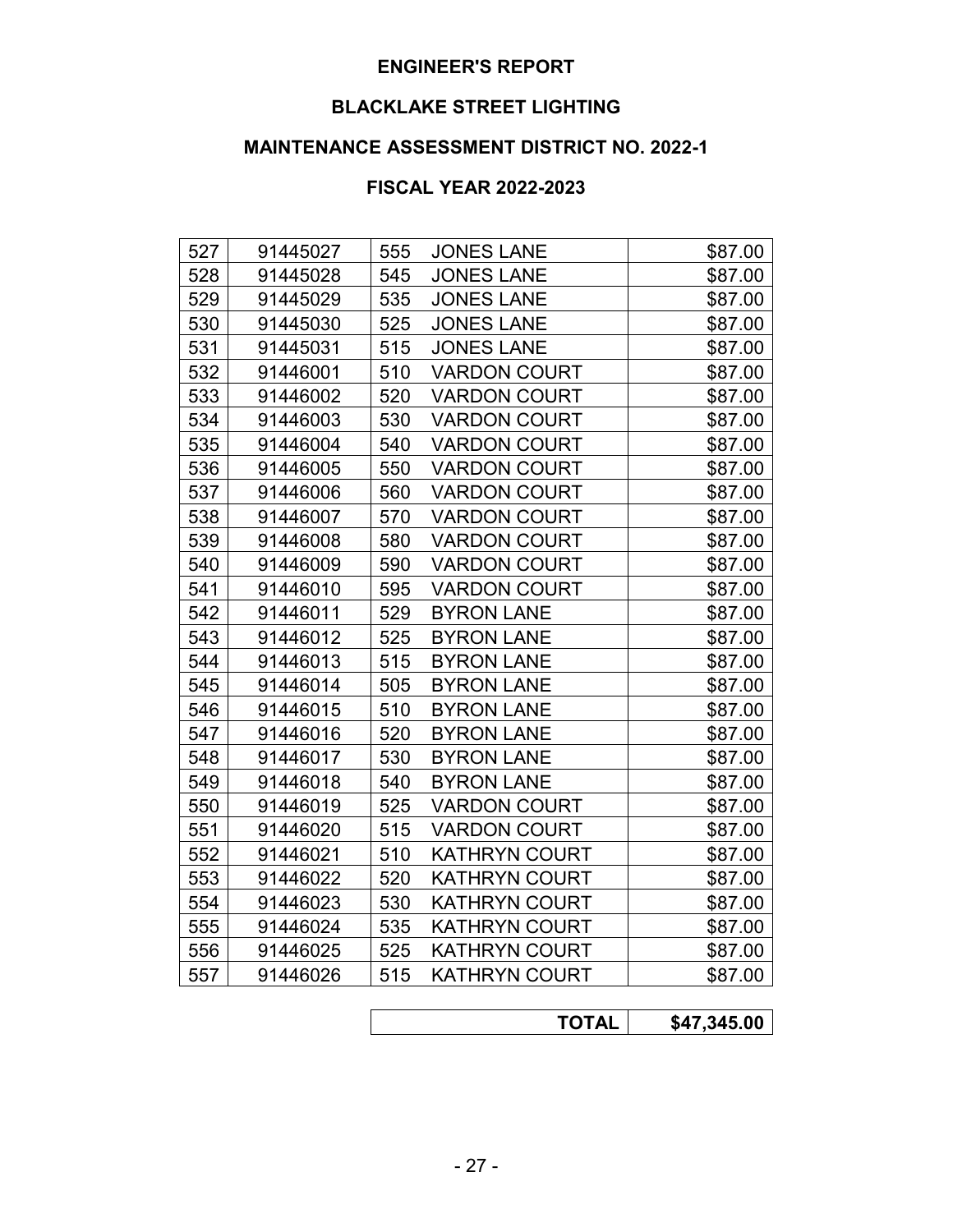# **BLACKLAKE STREET LIGHTING**

### **MAINTENANCE ASSESSMENT DISTRICT NO. 2022-1**

### **FISCAL YEAR 2022-2023**

#### **PART E**

## **ASSESSMENT DIAGRAM**

Attached is the Assessment Diagram (Map) for the Assessment District. Please note that the lines and dimensions of each parcel, as well as the distinctive assessment number, are shown on the Assessor's Maps available at the NCSD and the County of San Luis Obispo Assessor's Office.